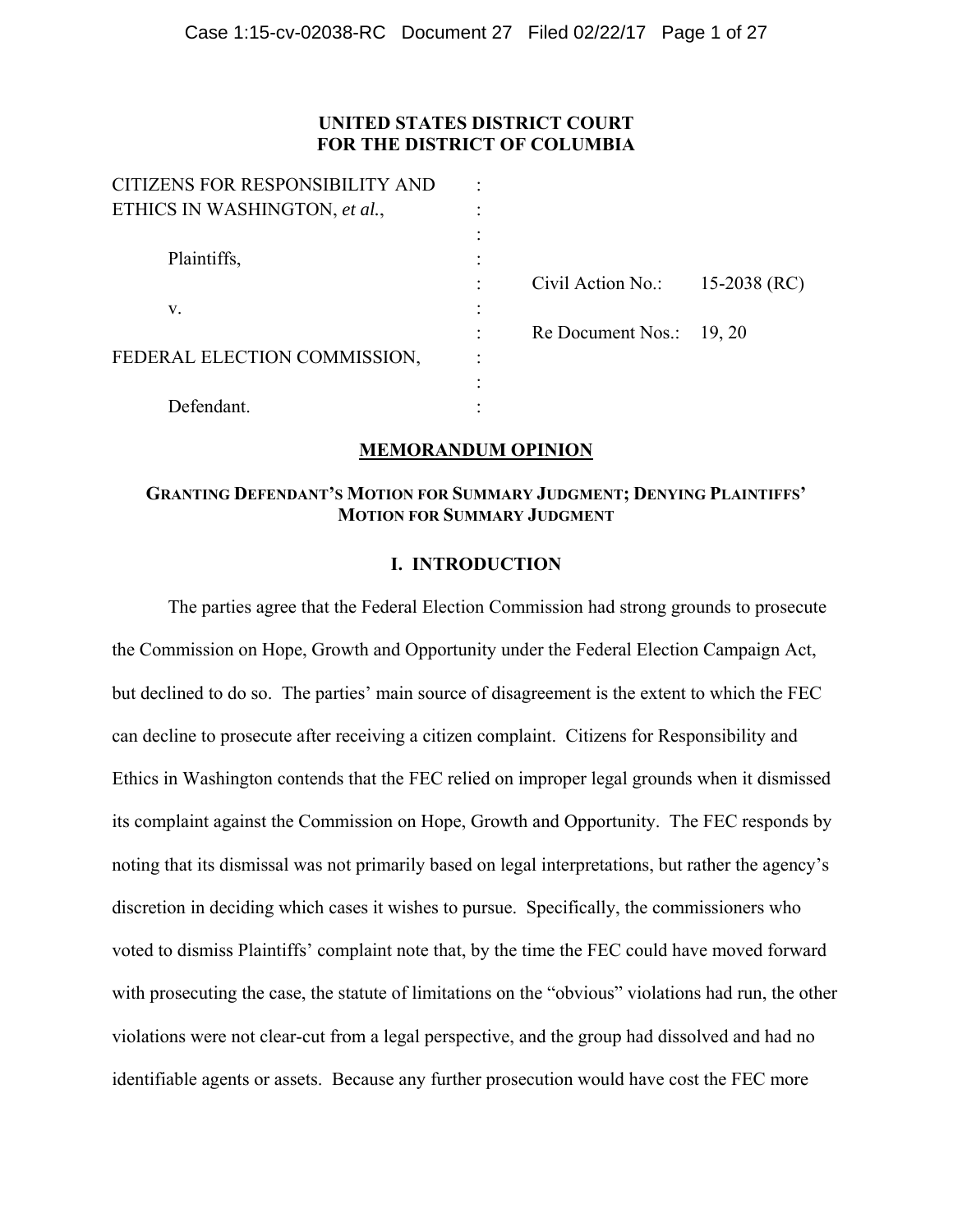than any benefit it calculated that it could derive, the FEC argues that its dismissal was within the scope of its prosecutorial discretion. Concluding that the FEC rationally dismissed Plaintiffs' complaint as an exercise of its prosecutorial discretion, the Court will grant summary judgment for Defendant.

#### **II. STATUTORY AND REGULATORY BACKGROUND**

## **A. The Federal Election Commission**

The Federal Election Commission ("FEC") is a six-member, independent agency charged with administering the Federal Election Campaign Act ("FECA"). 52 U.S.C. § 30106(a)–(b). The FEC has the power to "administer, seek to obtain compliance with, and formulate policy with respect to" FECA, and has exclusive jurisdiction to civilly enforce FECA. *Id.*  § 30106(b)(1). The votes of four commissioners are required for the FEC to pursue enforcement proceedings, civil actions, or even voluntary compliance with FECA. *See id.* §§ 30106(c), 30107(a)(6)–(9). Third parties who believe that a violation of FECA has occurred may file a "citizen complaint" with the FEC. *Id.* § 30109(a)(1). After the FEC receives a citizen complaint and any response from the alleged violator, if it determines by a vote that it has "reason to believe" that a violation has occurred, FECA states that the FEC "shall . . . notify the person of the alleged violation . . . [and] shall make an investigation of such alleged violation." *See id.*  § 30109(a)(2). At that point, the FEC's Office of General Counsel ("OGC") is charged with preparing a brief outlining OGC's position on the law and facts of the case. *Id.* § 30109(a)(3). OGC's brief, along with a reply brief from the respondent, are then considered by the FEC in a vote on whether probable cause exists to believe that a violation has occurred. *Id.* If the FEC determines that probable cause exists, it must attempt to informally and privately resolve the dispute. *See id.* §§ 30109(a)(4)(A)(i)–(B)(i). If those attempts fail, the FEC may, by vote,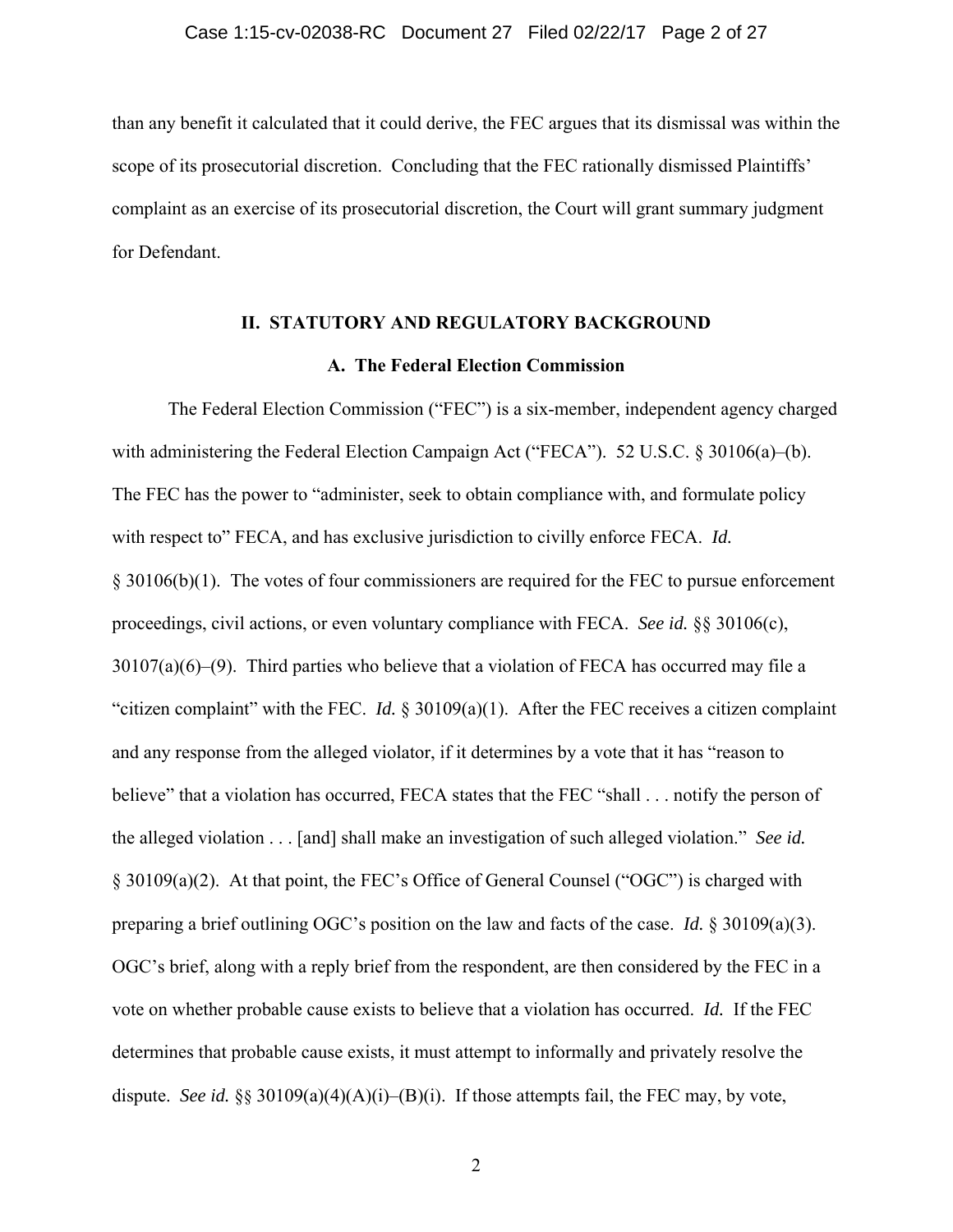#### Case 1:15-cv-02038-RC Document 27 Filed 02/22/17 Page 3 of 27

determine whether to institute a civil action. *Id.* § 30109(a)(6)(A). A third party who is "aggrieved" by an FEC decision to dismiss a complaint may seek judicial review of the FEC decision. *Id.* § 30109(a)(8)(A). The statute of limitations for FECA actions is five years. *See* 28 U.S.C. § 2462.

## **B. The Federal Election Campaign Act**

FECA was enacted to limit spending in federal campaigns and eliminate the perceived or actual influence that wealthy individuals can have over elections based on their capacity to bankroll campaigns. *See Orloski v. FEC*, 795 F.2d 156, 163 (D.C. Cir. 1986). Accordingly, FECA imposes several limitations on campaign contributions and expenditures, often based on the source of the contributions and expenditures. *See generally* 52 U.S.C. §§ 30101–30126. Several of those limitations are relevant here.

### 1. Political Committees

FECA requires noncandidate "political committees" to register with the FEC, keep records of the names and addresses of contributors, and periodically file reports identifying their contributors, among other requirements. *See* 52 U.S.C. §§ 30102–30105. Thus, whether a group is legally classified as a political committee has significant practical consequences. Under FECA, a political committee is "any committee, club, association, or other group of persons which receives contributions aggregating in excess of \$1,000 during a calendar year or which makes expenditures aggregating in excess of \$1,000 during a calendar year." *Id.* § 30101(4)(a). Although this definition appears broad at first glance, it is limited by FECA's definitions of "contributions" and "expenditures," which require an intent to "influenc[e] any election for Federal office." *See id.* §§ 30101(8)(A), 30101(9)(A). Out of concern for overbreadth of this definition, which could be construed to reach "groups engaged purely in issue discussion," the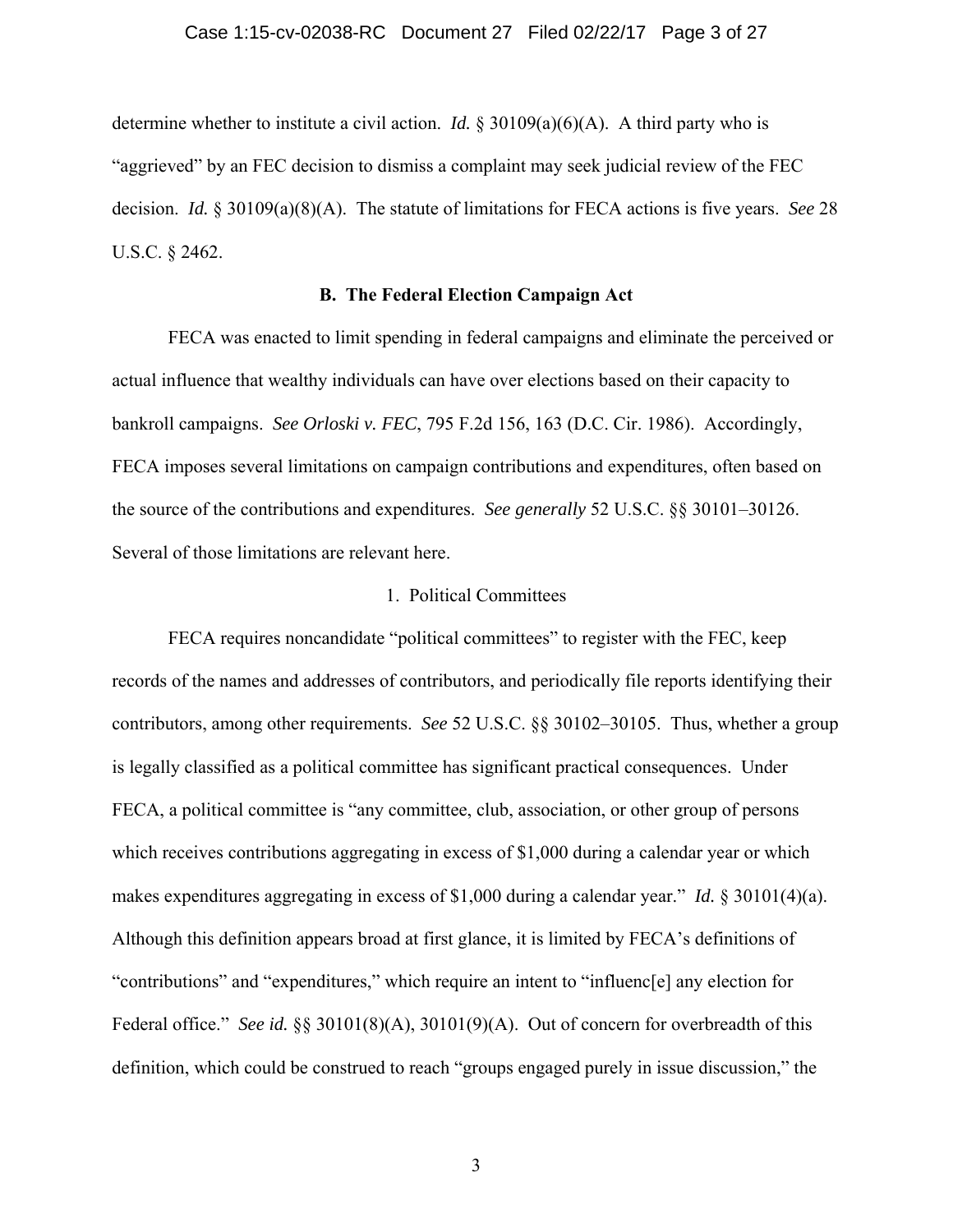#### Case 1:15-cv-02038-RC Document 27 Filed 02/22/17 Page 4 of 27

Supreme Court has limited this definition further, effectively restricting FECA's rules governing political committees to "organizations that are under the control of a candidate or the major purpose of which is the nomination or election of a candidate." *Buckley v. Valeo*, 424 U.S. 1, 79 (1976). The FEC determines a group's "major purpose" on a case-by-case basis, taking into account the group's allocation of spending, public and private statements, and overall conduct. *See* 72 Fed. Reg. 5595, 5601 (Feb. 7, 2007); *Shays v. FEC*, 511 F. Supp. 2d 19, 23, 30 (D.D.C. 2007).

### 2. Expenditure-Related Reporting Requirements

In addition to regulating political committees, FECA requires anyone who makes "independent expenditures" of more than \$250 over the course of a calendar year to publicly disclose certain information by filing with the FEC. *See* 52 U.S.C. § 30104(c)(1). Among the information provided, the person making the independent expenditure must disclose the identity "of each person who made a contribution in excess of \$200 to the person filing such report [if the] contribution was made for the purpose of furthering the reported independent expenditure." *See* 11 C.F.R. § 109.10(e)(vi). Like the definition of "political committee," whether an expenditure is an "independent expenditure" has significant implications. An "independent expenditure" is an expenditure made by a person "expressly advocating the election or defeat of a clearly identified candidate" that is not made in coordination with a candidate, party, or political committee. *See* 52 U.S.C. § 30101(17). "Clearly identified" means that the name or photograph of the candidate appears, or "the identity of the candidate is apparent by unambiguous reference." *Id.* § 30101(18). "Express advocacy" includes phrases like "vote for the President," "re-elect your Congressman," "support the Democratic nominee," and "Smith for Congress." *See* 11 C.F.R. § 100.22(a).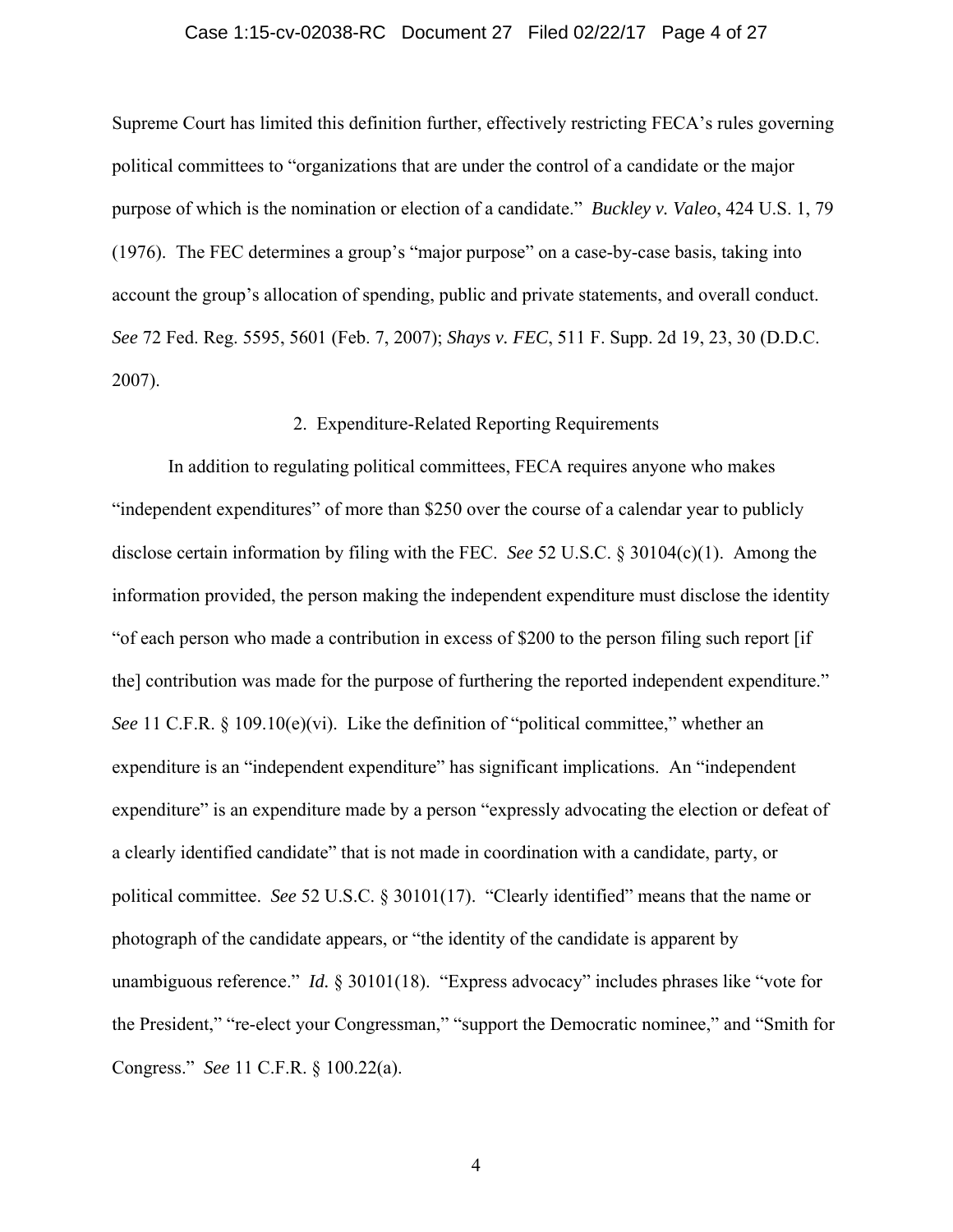### Case 1:15-cv-02038-RC Document 27 Filed 02/22/17 Page 5 of 27

FECA also requires those engaged in certain "electioneering communications" to disclose the identities of major contributors. *See* 52 U.S.C. § 30104(f). An electioneering communication is a mass broadcast targeting a relevant electorate that refers to a clearly identified candidate for federal office and is made within 60 days of a general election or 30 days of a primary election. *See* 11 C.F.R. § 100.29(a). Such communications must include disclaimers with information like the person who paid for the communication and whether it is authorized by the candidate. *See id.* § 110.11.

#### **III. FACTUAL BACKGROUND**

Citizens for Responsibility and Ethics in Washington and its former executive director Melanie Sloan (collectively "CREW") take issue with the FEC's handling of a case involving the Commission for Hope, Growth and Opportunity ("CHGO"). Thus, this case involves both the substantive matter that was before the FEC and the FEC's handing of it. There are few factual disputes. The Court first outlines the formation and operation of CHGO, then moves to the FEC's investigation before detailing the FEC's ultimate decision to dismiss the case against CHGO.

## **A. CHGO**

According to Michael Mihalke, the president of Meridian Strategies, LLC, Scott Reed, a political consultant, approached him about forming CHGO in early 2010. *See* Joint Appendix ("J.A.") 327, 332, ECF No. 25. Mr. Mihalke apparently recruited James Powell to be CEO and William Canfield to be CHGO's legal counsel. *See* J.A. 363–64. Although Mr. Powell was CEO in form, is his view he was only the "creative" person, responsible for the content of the advertisements that CHGO developed. *See* J.A. 365.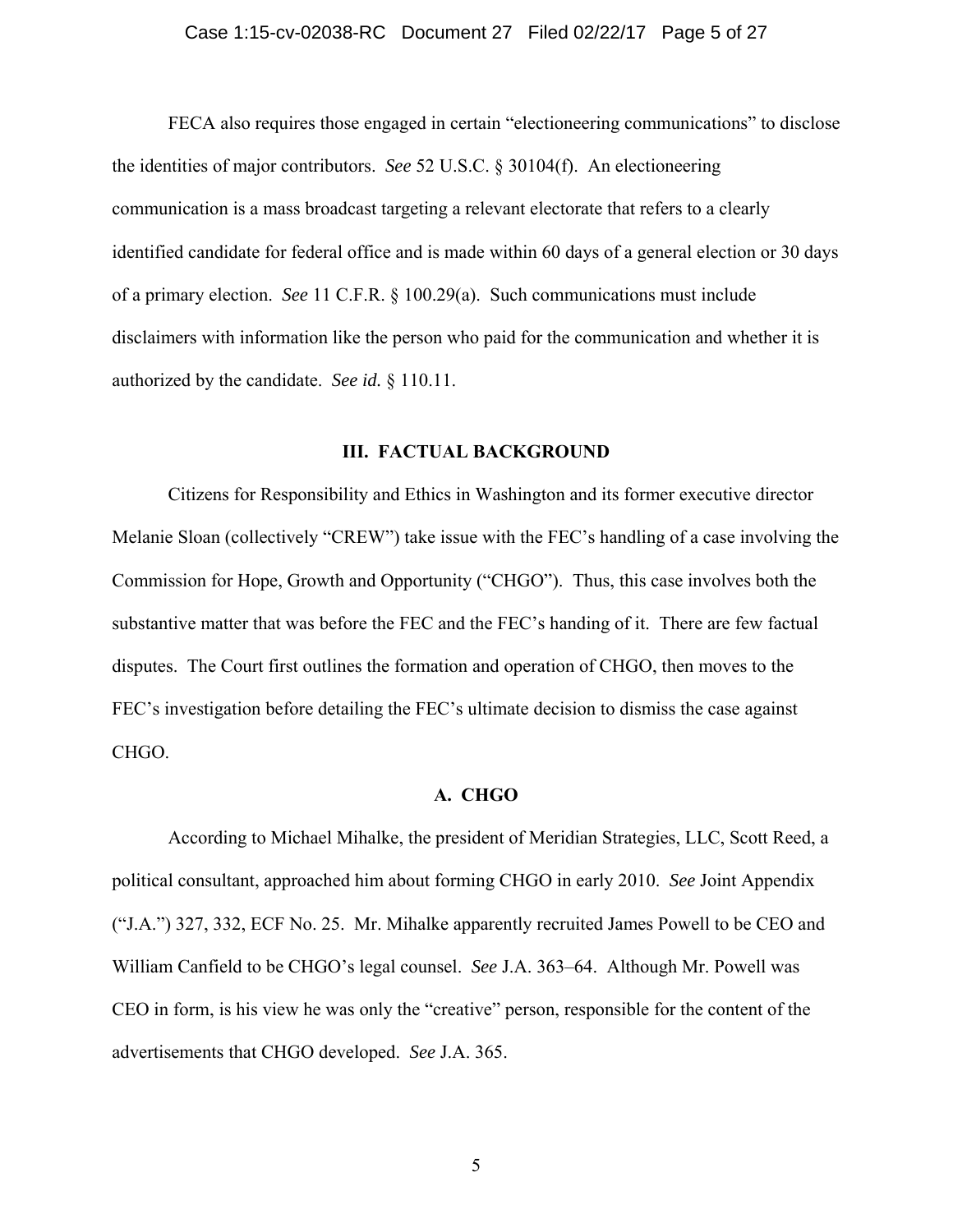#### Case 1:15-cv-02038-RC Document 27 Filed 02/22/17 Page 6 of 27

Mr. Canfield, in comparison, was quite active in the formation of CHGO. After helping to form CHGO, Mr. Canfield applied for its  $\S$  501(c)(4) tax exempt status from the IRS, and in doing so certified, under penalty of perjury, that CHGO was a "public welfare organization created to advance the principle that sustained and expanding economic growth is central to America's economic future." *See* J.A. 1548–49. Mr. Canfield further stated that the group would "engage economists and other business experts to inform its understanding of the necessity for sustained economic growth and [would] bring the fruits of this expertise and research directly to the attention of decision makers at all levels of government." J.A. 1549. And, in responding to the question "[D]oes [CHGO] plan to spend any money attempting to influence the selection, nomination, election, or appointment of any person to any . . . public office or to an office in a political organization?," Mr. Canfield checked the box for "No." J.A. 1551. The IRS granted CHGO  $\S$  501(c)(4) tax-exempt status—which is reserved for nonprofit groups operated "exclusively for the promotion of social welfare," *see* 26 U.S.C. § 501(c)(4) based on Mr. Canfield's application. *See* J.A. 114–15; 1549. Having 501(c)(4) status was important to CHGO because it meant that it would not have to disclose its donors, *see* 26 U.S.C.  $6104(d)(3)(A)$ . In a slideshow, CHGO stated that  $501(c)(4)$  status was the "most advantageous" vehicle for donor activity" because "donor names [are] never made available to the public under law." J.A. 336. If CHGO stated that it did plan to influence elections, it would have needed to seek tax-exempt status under  $\S$  527, which would have required it to disclose the names of its donors. *See* 26 U.S.C. § 527(j)(2)–(3).

Despite CHGO's representations to the IRS, the record reveals significant evidence that CHGO actually was created and operated for the purpose of influencing several federal elections. *See* Pls.' Mem. P. & A. Supp. Pls.' Mot. Summ. J. ("Pls.' Mot. Summ. J.") at 7–9, ECF No. 19;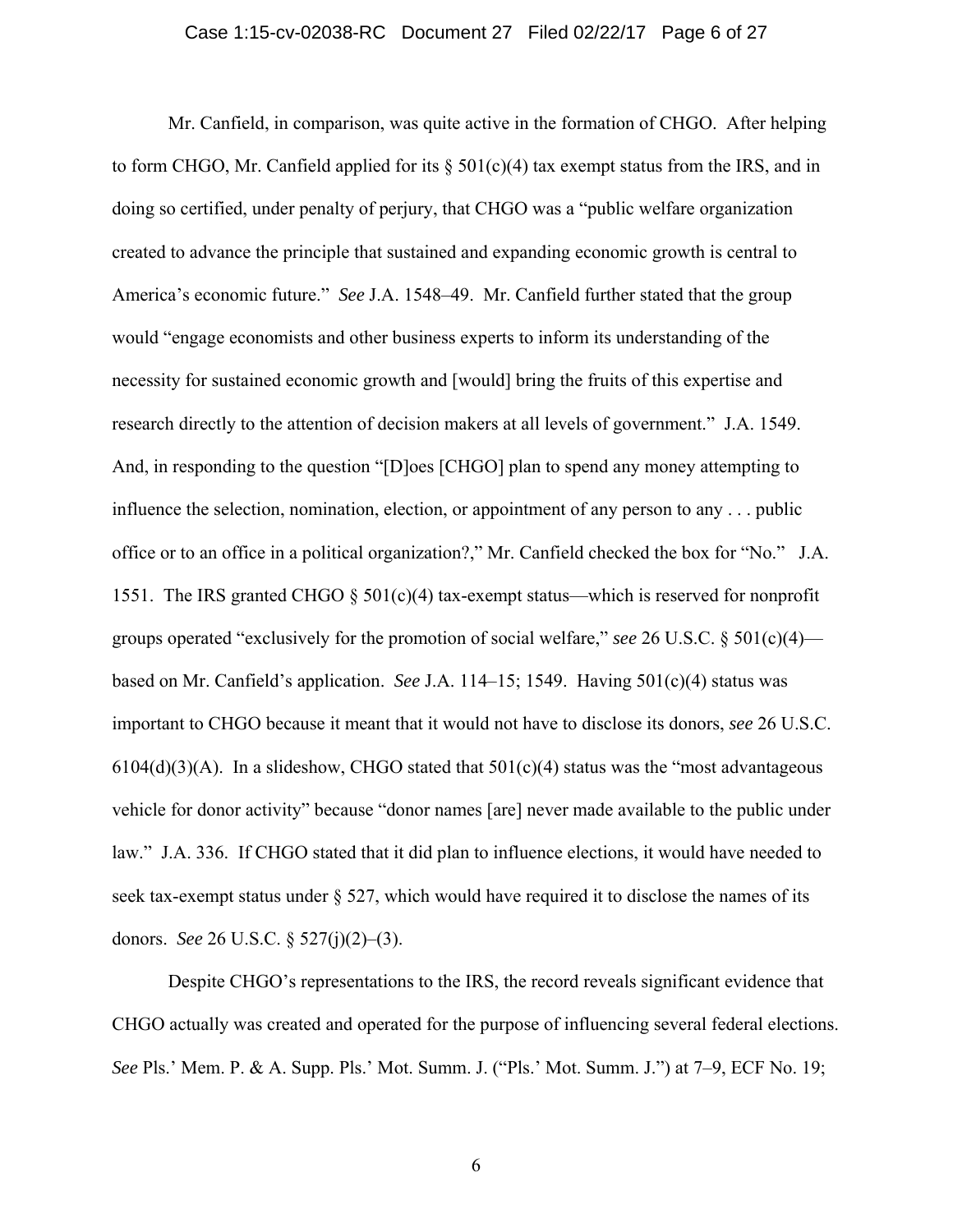## Case 1:15-cv-02038-RC Document 27 Filed 02/22/17 Page 7 of 27

Def.'s Mem. Supp. Mot. Summ. J. & Opp'n Pl's Mot. Summ. J. ("Def.'s Mot. Summ. J.") at 18– 26, ECF No. 20. In the slideshow mentioned above, CHGO asserted that *Citizens United*  "create[d] [an] [u]nprecendented [o]pportunity [a]llow[ing] corporations, labor unions[,] and individuals to engage in direct, express advocacy for [the] election or defeat of candidate(s)." *See* J.A. 335. CHGO further stated that it had a "[s]imple mission with all decisions guided by [the] best use of funds to win Senate seats." J.A. 337. To win Senate seats, CHGO stated that it would use "all options available to it for direct, express advocacy under [*Citizens United*]," and aimed its resources at specific states. J.A. 332–33.1

In furtherance of its "simple mission," CHGO ran television advertisements in at least fifteen markets. *See* J.A. 1496–1500. One such advertisement, entitled "Song and Dance," featured specific 2010 candidates for federal office in a variety of congressional districts. *See*  J.A. 213. An iteration of the commercial featured Democratic incumbent Representative Allen Boyd and his Republican challenger Steve Southerland. A voiceover in the ad states:

It's the worst economy in decades. And the folks in Washington are living it up, spending our tax dollars like there's no tomorrow. Leading this big song and dance: Obama, of course, and Nancy Pelosi. But there's one face you might not expect to see—our old friend Allen Boyd. Instead of looking out for us, Boyd approved billions in deficit spending without missing a beat. Let's pull the plug on this song and dance once and for all.

J.A. 213. Then, the screen fades to black, an image of Steve Southerland appears, then the following text appears on the screen: "Fight back. Join Steve Southerland. Stop the Big Spenders in Congress." J.A. 213. While that text is on the screen, the voiceover says "Join Steve Southerland's fight against the big spenders in Washington." J.A. 213–14. CHGO ran a similar ad entitled "Collectible Coin," a tongue-in-cheek commemoration of national debt levels,

<sup>&</sup>lt;u>1</u> <sup>1</sup> At some point, unexplained in the record, CHGO apparently turned its attention from Senate seats to those in the House of Representatives.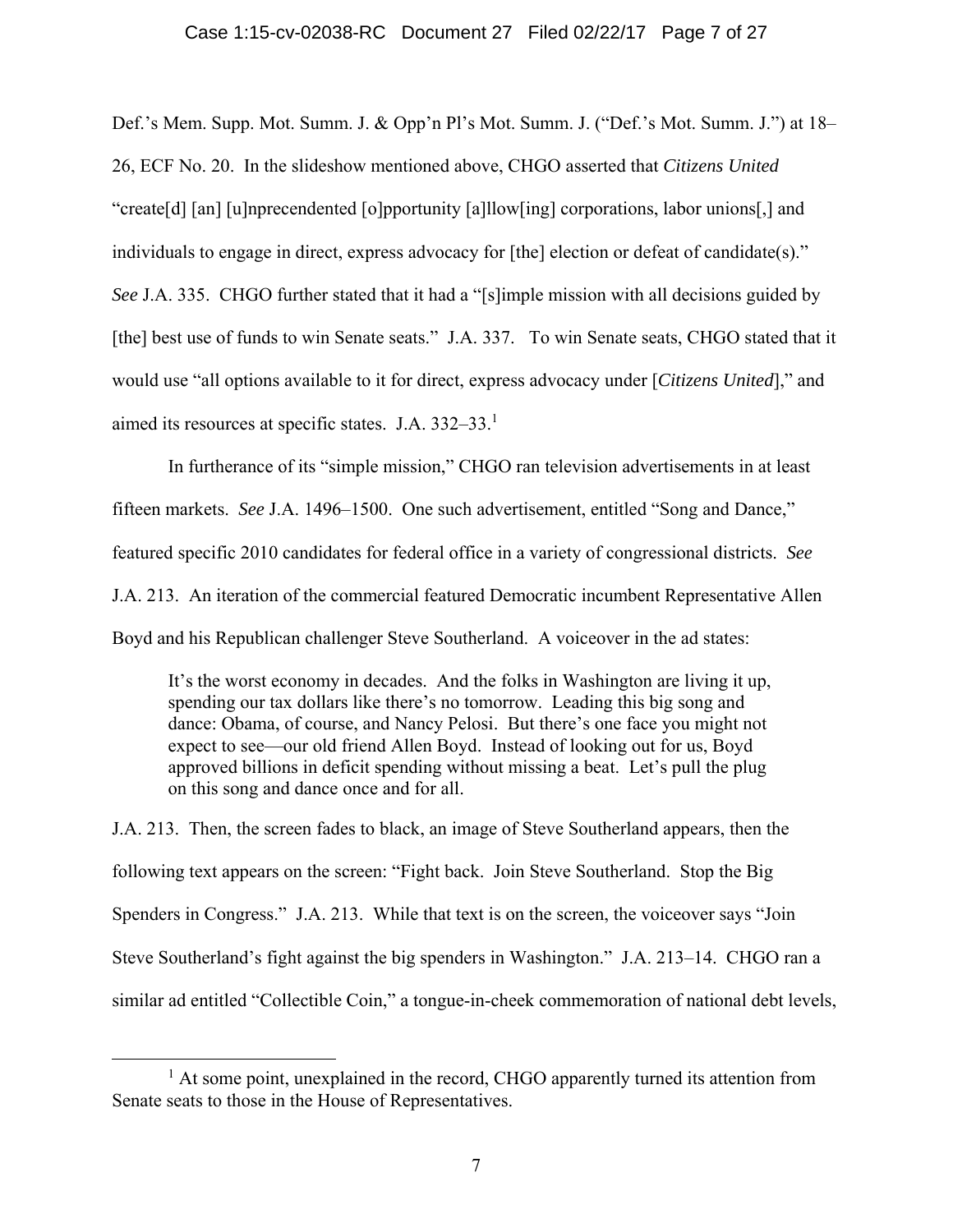#### Case 1:15-cv-02038-RC Document 27 Filed 02/22/17 Page 8 of 27

once again advocating for the election or defeat of specific candidates for federal office. J.A. 209–11. The messages contained the following disclaimers: "Paid for by the Commission on Hope, Growth, and Opportunity, a tax-exempt 501c4 organization and not a federal political committee. This message is not coordinated with any federal candidate or committee." J.A. 48.

### **B. Complaints and Initial FEC Action**

About a month before the 2010 midterm elections, the Democratic Congressional Campaign Committee ("DCCC") filed an FEC complaint, contending that CHGO's ads constituted either independent expenditures or electioneering communications and that CHGO had not complied with the relevant reporting or disclaimer requirements. *See* J.A. 1–5. Later that month, the FEC informed Mr. Canfield of the complaint and the organization's obligation to preserve relevant documents. J.A. 9. In April 2011, the FEC denied CHGO's motion to dismiss. J.A. 23. Shortly thereafter, CREW submitted an FEC complaint on grounds similar to the DCCC's complaint. J.A. 25–40. In May, the FEC gave CHGO notice of the action and again informed it of its obligation to preserve documents. J.A. 42. In June, CHGO, through its general counsel Mr. Canfield, submitted its response to the complaints. *See* J.A. 45. Mr. Canfield stated that CHGO was a tax-exempt social welfare organization under  $\S 501(c)(4)$  dedicated to public education on macroeconomic issues. J.A. 46. He specifically contended that CHGO "functions as an economic 'think tank' regarding such federal policy issues as tax, trade, budget[,] and economic growth." J.A. 46. He also stated that none of CHGO's public communications "support[ed] or oppose[d] any identified federal candidate," and that any specifically-identified candidate was referenced only with respect to his or her party's position on CHGO's values, and never "attacked" anyone. J.A. 46–47. As for the disclaimer allegation, CHGO argued that its message sufficed. In October—about a year after the DCCC filed its complaint—the FEC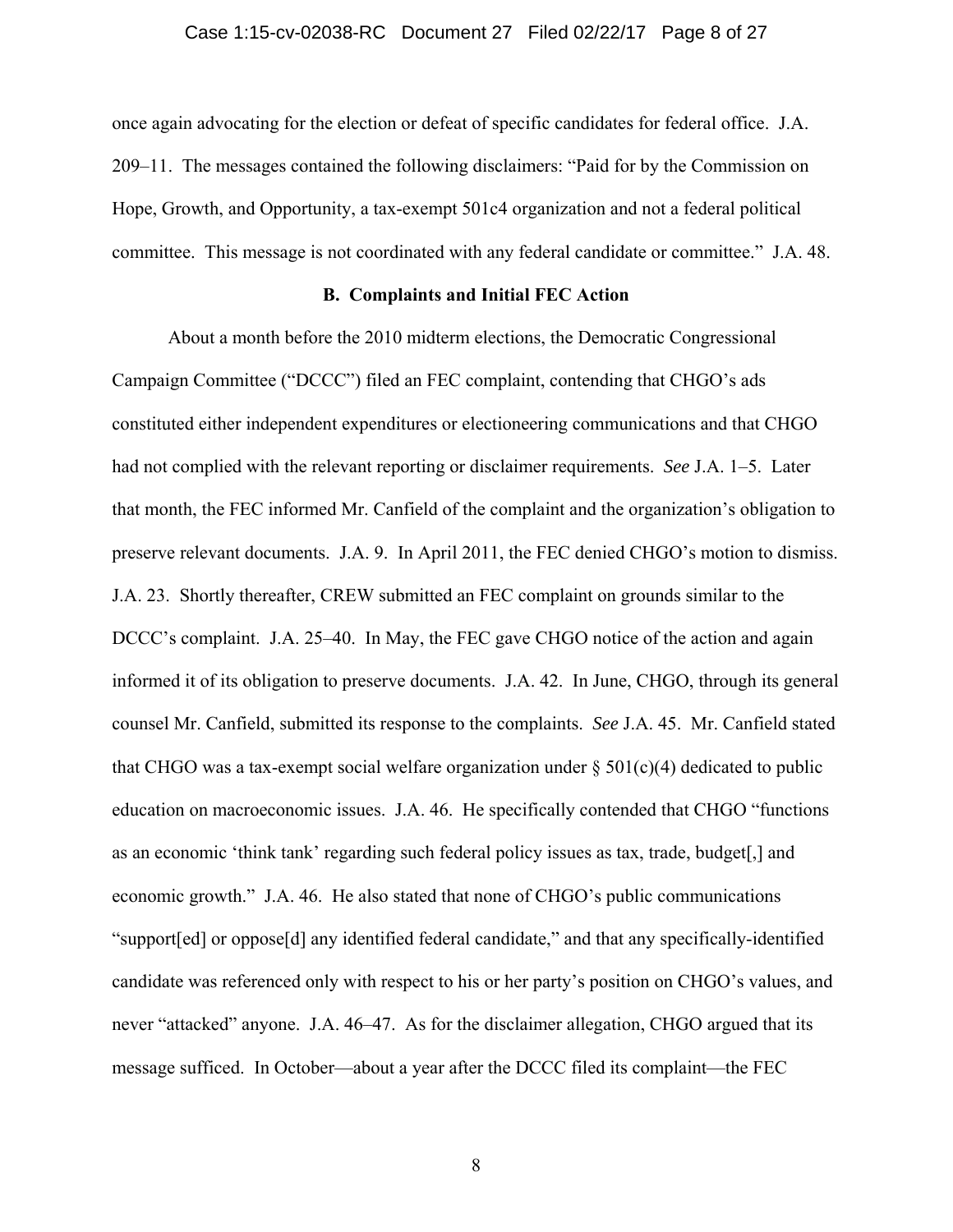### Case 1:15-cv-02038-RC Document 27 Filed 02/22/17 Page 9 of 27

informed Mr. Canfield that it was considering whether CHGO had failed to register as a political committee. J.A. 117. Mr. Canfield responded with a blanket denial and took exception to the FEC's reliance on newspaper articles during the course of its investigation. J.A. 118–25.

Then, in November 2011, CHGO filed its 2010 Form 990 with the IRS, reaffirming that it did not "engage in direct or indirect political campaign activities on behalf of or in opposition to candidates for public office." J.A. 1561. However, it did state that it spent \$4.6 million in expenses for media placement and production. J.A. 1566. It also stated that it incurred no fundraising expenses, and listed Mr. Powell and Mr. Canfield as its only officers. J.A. 1561, 1565. CREW later used this Form 990 to calculate that CHGO had used over half of its expenditures on federal campaign ads, supporting its new argument that CHGO failed to register as a political committee. J.A. 170–71, 176–78.

In January 2012, the FEC informed CHGO that it was still deliberating on the case, and that it expected to vote as to whether it had "reason to believe" that violations occurred by the middle of the year, again reminding CHGO of its obligation to preserve documents. J.A. 162. In March, members and non-members of CHGO exchanged emails about dissolving the organization. J.A. 607. For a reason that is not directly stated in the record, Mr. Canfield suggested that it was "[r]eally important" for CHGO to dissolve as quickly as possible. J.A. 609. Mr. Milhalke, forwarding the email from Mr. Canfield, asked what needed to happen for the organization to be "closed most quickly," and stated the following: "There is an outstanding matter at the Federal Elections [sic] Commission and my sense is that we ought to shut it down to make things less complicated moving forward." J.A. 609.

In May 2012, Mr. Canfield responded to CREW's amended complaint by incorporating his previous responses, and stated that he had no contact with his "inactive client" CHGO since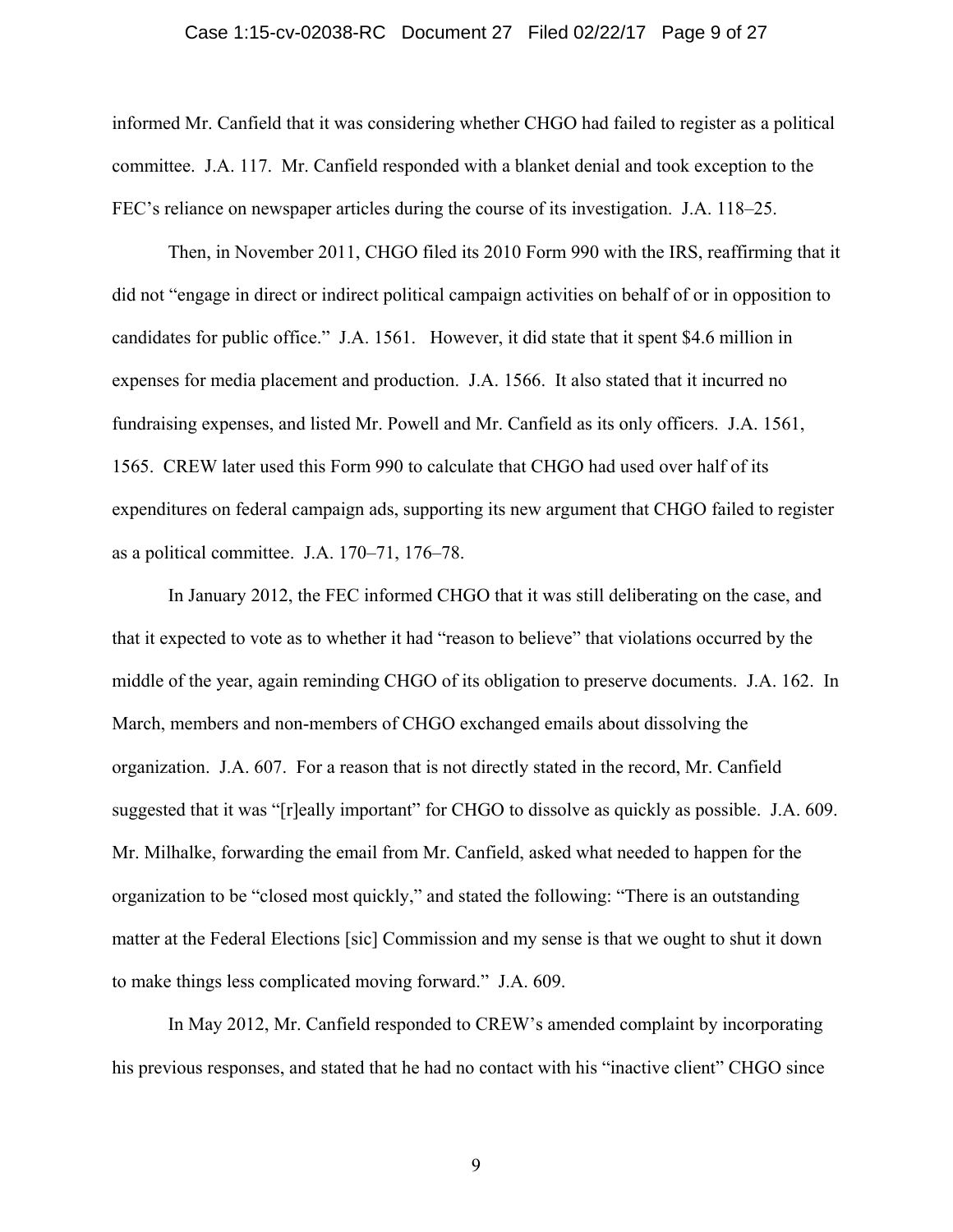December 2010, and accordingly had "little knowledge" of the status of CHGO. J.A. 198. Mr. Canfield's emails, however, suggest that he actually did take part in the 2012 dissolution discussions. J.A. 609.

## **C. The FEC's Investigation and OGC's Reports**

In September 2014, the FEC voted on the allegations submitted by OGC. J.A. 242. The Commission deadlocked with respect to the alleged failure to register as a political committee, but unanimously found reason to believe that CHGO failed to file required disclosures for its independent expenditures and electioneering communications, and authorized OGC to use compulsory process. J.A. 242–43.

Armed with compulsory process, OGC sought records related to alleged campaign activities from CHGO. OGC interviewed Mr. Powell, who was represented by Mr. Canfield. J.A. 260–61. Mr. Powell, who was listed as custodian of records in CHGO's tax returns and previously served as president, J.A. 1564, stated that he was not heavily involved with CHGO and did not have any records related to its finances or advertisements. J.A. 260–61. Mr. Canfield stated that he did not know where the files were, J.A., 276, but suggested that CHGO's accountant, James Warring, might still have some records related to the ads. J.A. 261. But Mr. Warring stated that he would have returned any records to CHGO, and commented that his file on the organization was "sketchy" based on a lack of information. J.A. 265–66. Mr. Canfield acknowledged that Mr. Warring usually shipped records back to Mr. Canfield's office, but concluded that the records "probably sat for some time," after which the staff in the mailroom "tossed" the records. J.A. 276. Ultimately, Mr. Milhalke produced some documents, including the slideshow referenced above. J.A. 328, 330. He also stated that CHGO had no formal document retention policies. J.A. 330.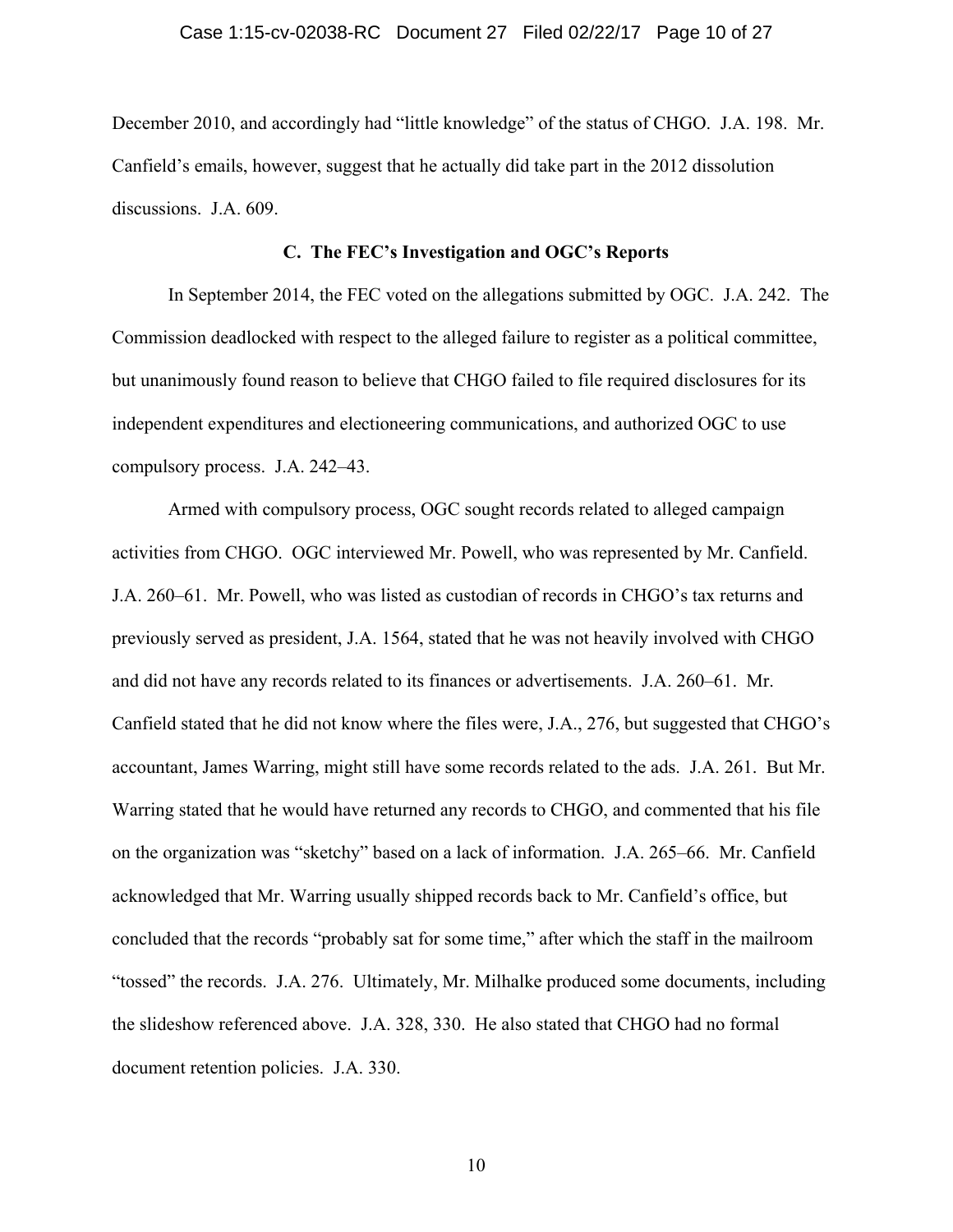### Case 1:15-cv-02038-RC Document 27 Filed 02/22/17 Page 11 of 27

Overall, the record shows that all the "officers" of CHGO claim to have engaged in compartmentalized work, none of them assuming responsibility for document retention or overall governance. However, Scott Reed, who Mr. Milhalke called "a consultant," was the person who approached Mr. Milhalke about forming the organization. *See* J.A. 327. OGC identified Mr. Reed as the founder of CHGO. J.A. 80. Mr. Reed stated that he knew of CHGO and that he had given some advice to it, but could not remember having anything to do with its actual formation. J.A. 653–54. He did not rule out the possibility that he was involved, stating that he been involved with so many political committees that he did not have a clear recollection. J.A. 653. The interview took place in July 2015, over five years after CHGO was formed. J.A. 653. He stated that he did not have any files related to the organization. J.A. 654.

Based on its investigation, OGC issued a second report recommending that the FEC find CHGO violated reporting and disclaimer requirements in its ads, and that it proceed to preprobable cause informal conciliation. J.A. 926. OGC further recommended that the FEC find that CHGO was indeed a political committee, and thus violated the FECA's registration and reporting requirements. J.A. 926. It based this latter recommendation on its estimation that over 74% of CHGO's spending was for express advocacy, suggesting that its major purpose was the election of federal candidates. J.A. 936. OGC's recommendation was bolstered by the CHGO's internal documents strongly suggesting that CHGO was conceived and operated for the purpose of winning federal Congressional elections. J.A. 937. By a vote of three to three, the Commission decided not to move forward at this point, preferring instead for OGC to gather more facts on the political committee theory. J.A. 1518–19. The three commissioners that would have moved forward were the same that would ultimately dismiss the matter. J.A. 1518– 19.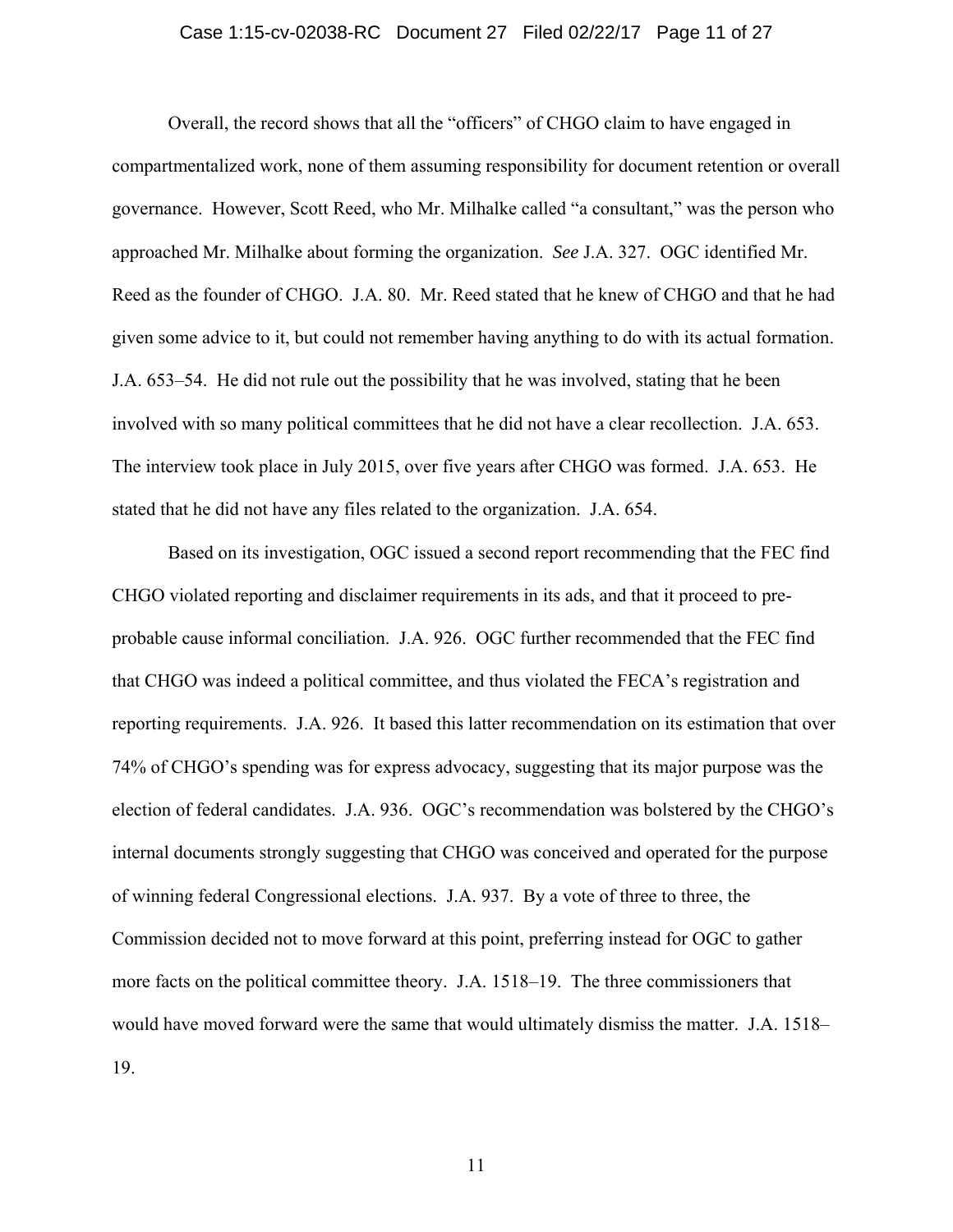### Case 1:15-cv-02038-RC Document 27 Filed 02/22/17 Page 12 of 27

In September 2015, OGC issued a third report bolstering its factual findings and making the same recommendations as the second report. J.A. 1467. The OGC used bank records and the records of media placement companies to calculate that \$4.06 million out of \$4.77 million total was spent on advertisements, all of which were express-advocacy independent expenditures or electioneering communications. J.A. 1484. OGC "thus conclude[d] that 85% of CHGO's spending in 2010 involved federal campaign activity, which demonstrates that CHGO's major purpose was to influence the election of federal candidates." J.A. 1484. OGC found that 61% of CHGO's spending over its lifetime was on express advocacy alone. J.A. 1485. Removing the \$1.1 million that, according to Mr. Mihalke, CHGO distributed to Mr. Reed and Mr. Berman to cover fundraising costs, CHGO spent 76% on express advocacy. J.A. 1485. Regardless of how ambiguous spending areas are categorized, according to OGC "one thing is clear—a definite majority of CHGO's spending was on activities that reflect the major purpose of influencing federal elections." J.A. 1486. According to the three commissioners who would vote against moving forward with the case, it became clear with the final report that CHGO had become a defunct organization without any money, officers, directors, or attorney representing it. A.R. 1516.

#### **D. The FEC's Decision to Dismiss**

The FEC deadlocked on all of OGC's recommendations, with three commissioners voting in favor of finding reason to believe that violations had occurred and entering preprobable cause conciliation, and three voting against. J.A. 1503. The three commissioners that would have moved forward with the expenditure-based charges after the second report voted against moving forward after the third. J.A. 1518. The statement of reasons of the three commissioners voting against proceeding—Commissioners Petersen, Hunter, and Goodman—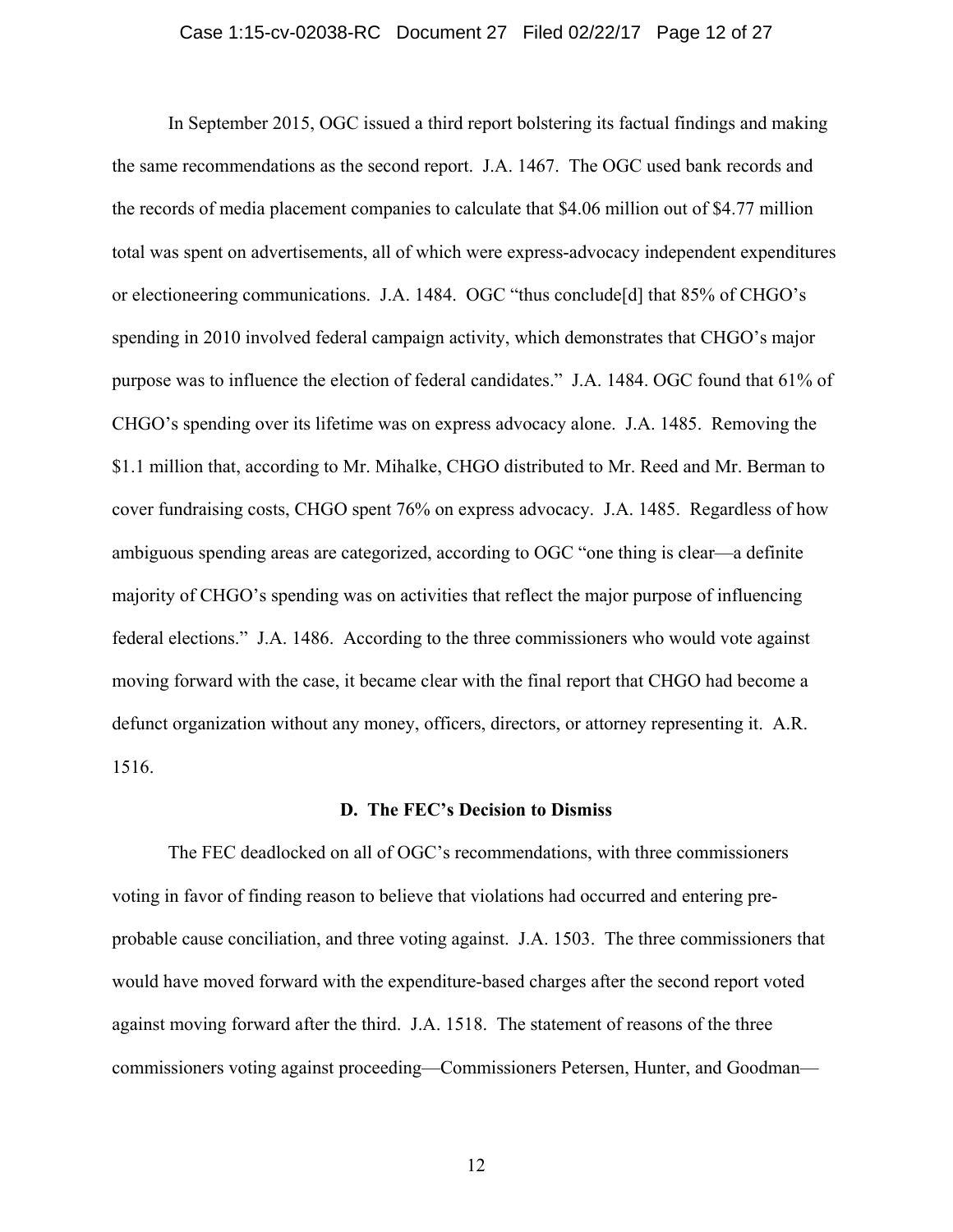## Case 1:15-cv-02038-RC Document 27 Filed 02/22/17 Page 13 of 27

was the Commission's controlling opinion. J.A. 1516. Facing deadlock, the Commission voted 5-1 to close the file. J.A. 1504.

The controlling commissioners' statement of reasons ("SOR") begins by noting that "[t]his matter encountered procedural and evidentiary difficulties from the outset." J.A. 1516. The SOR further suggests that OGC's first, nearly year-long investigation "failed to build a sufficiently detailed record of CHGO's activities." J.A. 1516. After the first investigation, the SOR continues, the three commissioners "advocated [proceeding on] the obvious disclosure violations—while time still remained under the five-year statute of limitations." J.A. 1516. As noted above, the DCCC's administrative complaint was filed in October 2010, it appears from the face of the statute that the statute of limitations was set to expire, at the latest, in October 2015, shortly before the FEC issued its SOR. *See* J.A. 1, 1520.

The SOR continues by reasoning that while the other commissioners voted to further investigate in pursuit of a broader case for two months,

it became apparent that CHGO was a defunct organization that had no money, and apparently no officers or directors to bind it in a legal agreement. Indeed, OGC acknowledged that any further use of the Commission's enforcement process against CHGO would be pyrrhic.<sup>2</sup> Therefore, with the statute of limitations effectively expired [for the event-driven spending counts], [the controlling commissioners] concluded that this case did not warrant further use of Commission resources.

 <sup>2</sup>  $2$  The word "pyrrhic" is instructive of the controlling commissioners' logic. In saying that further use of the FEC process would be pyrrhic, the controlling commissioners acknowledged that the prosecution may be able to proceed, but that doing so would come at so high a cost as to make any victory comparatively hollow. The word "pyrrhic" comes from the Greek general Pyrrhus of Epirus, known for his victories that came at disastrously high costs. *See* Evan Andrews, *5 Famous Pyrrhic Victories*, History, http://www.history.com/news/historylists/5-famous-pyrrhic-victories (last visited Feb. 22, 2017). Justice Black referenced the Pyrrhic war in his dissent in *Beauharnais v. Illinois*. 343 U.S. 250, 275 (1952) ("Another such victory and I am undone.").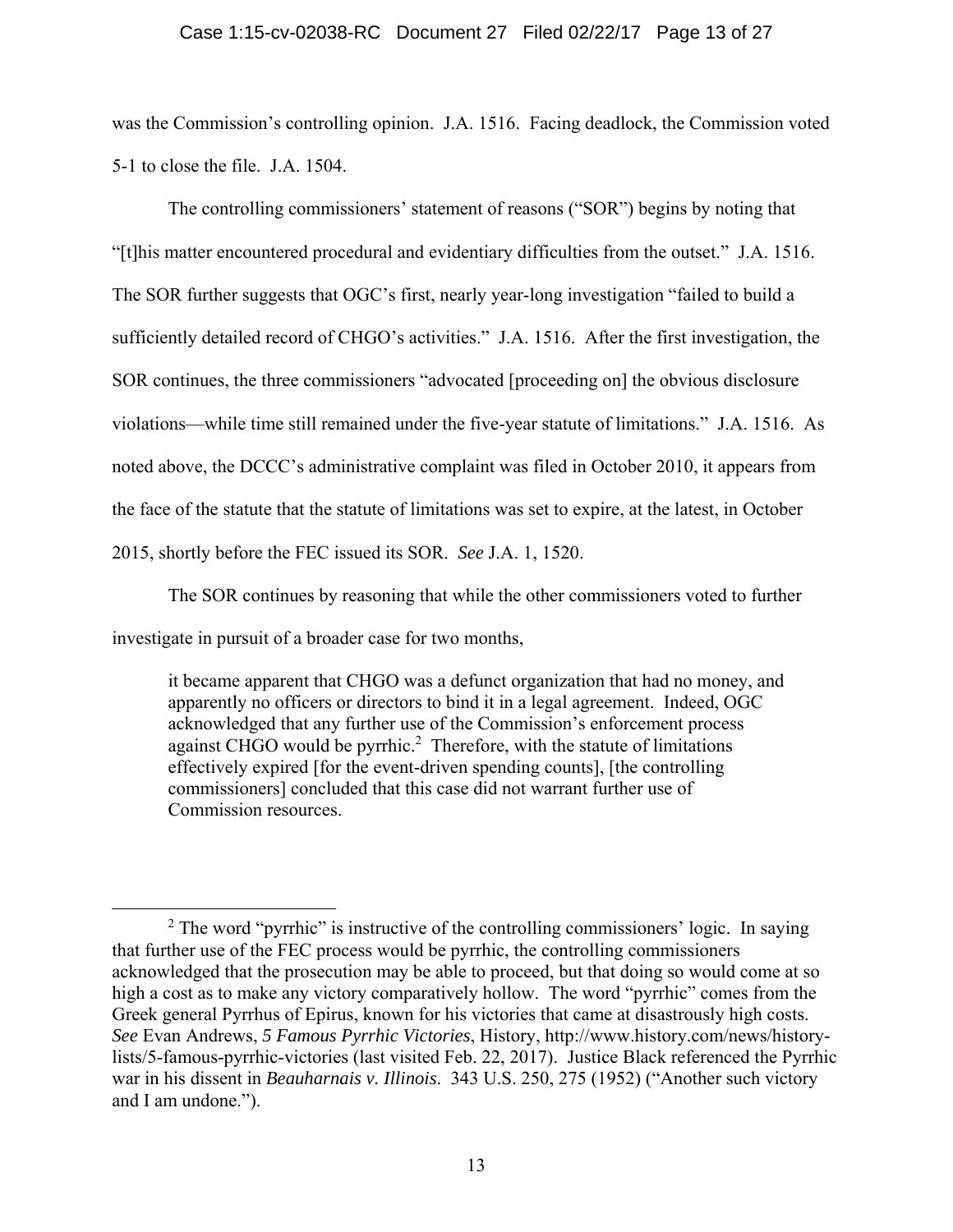### Case 1:15-cv-02038-RC Document 27 Filed 02/22/17 Page 14 of 27

J.A. 1516. The controlling opinion did not resolve the political committee issue, instead noting that it raised novel questions that "the Commission had no briefing or time to decide," and had become part of the pyrrhic nature of the case. J.A. 1519. Without delving too deeply into the issues surrounding political committees, the controlling commissioners noted that that two such issues were how to treat "vendor commissions and other general payments to officers or directors or vendors" and whether the record supported OGC's calculations that 61% of CHGO's spending "was devoted to communications that expressly advocated the election or defeat of a federal candidate." J.A. 1519 n.16.

In the analysis portion of the controlling SOR, the commissioners take issue with the other commissioners' refusal to proceed on the more obvious violations before the statute of limitations was set to expire, emphasizing that OGC did not send its investigative report until less than three months before the statute of limitations was set to expire on the expenditure violations. J.A. 1518–19. The final three paragraphs of the controlling opinion summarized the ultimate decision for the FEC to exercise its prosecutorial discretion and discontinue prosecution:

As the statute of limitations dwindled, our colleagues on two occasions delayed action on the matter to afford OGC time to resume its investigation to develop further details on the broader political committee theory.

In the weeks that followed, OGC pursued new investigative leads. For our part, the information learned during this period did not definitively resolve whether there was reason to believe CHGO was a political committee and raised novel legal issues that the Commission had no briefing or time to decide. What did crystallize was that the case had become an academic exercise. The obvious violations became time barred in October. The organization no longer existed, having filed termination papers with the IRS in 2011. It had no money. Its counsel had resigned. There were no people acting on its behalf, and we learned that there did not appear to be any agents of CHGO with whom the Commission could conciliate or who could otherwise legally bind the defunct organization. . . .

At that point, knowing that CHGO no longer existed and that the statute of limitations effectively foreclosed further enforcement efforts in any event, we concluded that any conciliation effort would be futile, and the most prudent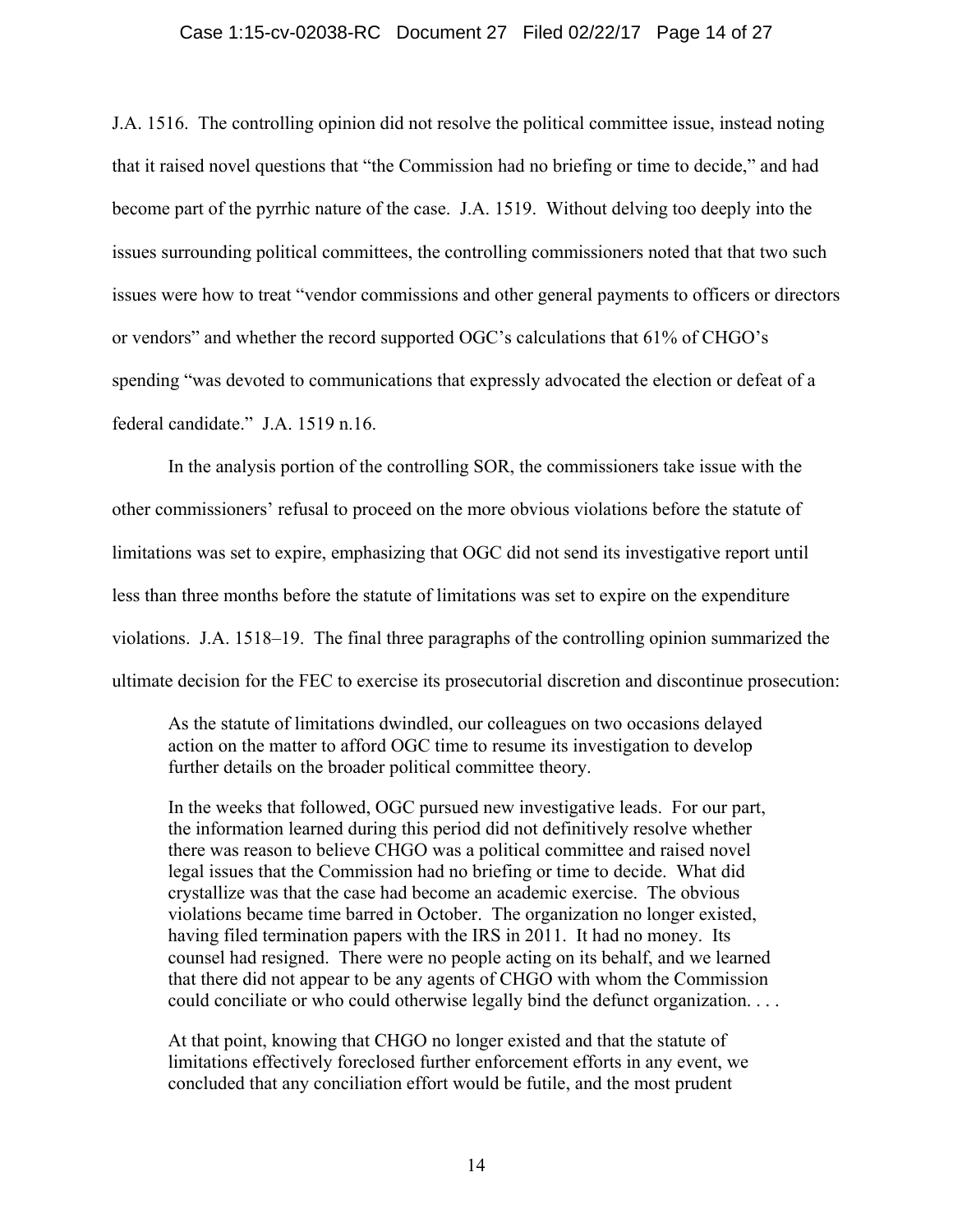course was to close the file consistent with the Commission's exercise of its discretion in similar matters.

J.A. 1519. The final sentence was followed by a footnote citing *Heckler v. Chaney*, and citations to several cases where the FEC had decided not to pursue proceedings based on grounds such as the inefficient use of resources, the age of the case, the dissolution of an organization, the fact that an organization no longer had staff, and the unlikelihood that a party would be able to pay a penalty. J.A. 1519.

# **IV. LEGAL STANDARD**

The Court reviews FEC decisions to dismiss a complaint under a "contrary to law" standard. 52 U.S.C. § 30109(a)(8)(c). Because four votes are required to proceed to conciliation, in cases of 3-3 deadlocks as is the case here, the Court looks to the reasoning of the three commissioners voting to dismiss. *FEC v. Nat'l Republican Senatorial Comm.*, 966 F.2d 1471, 1476 (D.C. Cir. 1992). In determining whether the dismissal was "contrary to law," the Court does not interpret the law as it believes best, but asks only whether the FEC's construction was sufficiently reasonable to be accepted by a reviewing court. *FEC v. Democratic Senatorial Campaign Comm.*, 454 U.S. 27, 39 (1981). "[I]f the meaning of the statute is not clear, a reviewing court should accord deference to the Commission's rationale." *Nat'l Republican Senatorial Comm.*, 966 F.2d at 1476. The FEC's decision is contrary to law if either (1) "the FEC dismissed the complaint as a result of an impermissible interpretation of the act" or (2) the dismissal was arbitrary, capricious, or an abuse of discretion. *Orloski v. FEC*, 795 F.2d 156, 161 (D.C. Cir. 1986).

In deciding whether to initiate or proceed with charges of alleged FECA violations, the Court gives broad prosecutorial discretion to the FEC. *Nader v. FEC*, 823 F. Supp. 2d 53, 65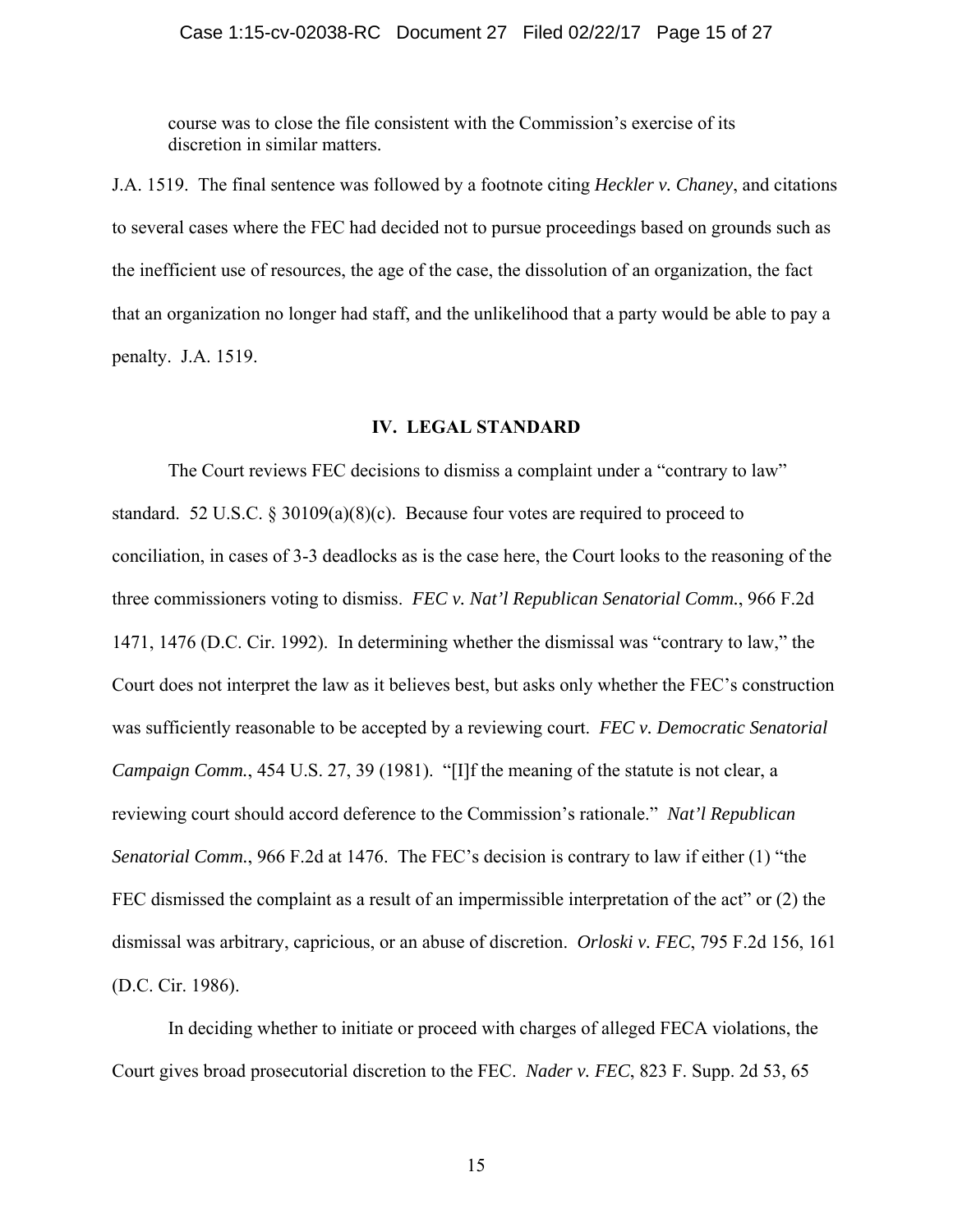(D.D.C. 2011); *FEC v. Rose*, 806 F.2d 1081, 1091 (D.C. Cir. 1986) (in the context of a challenge to the FEC's exercise of prosecutorial discretion, noting that the courts "are not here to run the agencies"). "An agency decision not to pursue a potential violation involves a complicated balancing of factors which are appropriately within its expertise, including whether agency resources are better spent elsewhere, whether its action would result in success, and whether there are sufficient resources to undertake the action at all." *La Botz v. FEC*, 61 F. Supp. 3d 21, 33–34 (D.D.C. 2014) (citing *Heckler v. Chaney*, 470 U.S. 821, 831 (1985)). Accordingly, in cases where an agency bases its decision on how to best allocate its resources—which is an area where the decision is "generally committed to an agency's absolute discretion"—the Court will not meddle with that decision unless the plaintiff shows that the FEC acted contrary to law by abusing its discretion. *See id.* (citing *Heckler*, 470 U.S. at 831); *Rose*, 806 F.2d at 1091 ("In the absence of evidence of an abuse of discretion, we decline this invitation to second-guess the [FEC]'s exercise of its discretion. . . . It is not for the judiciary to ride roughshod over agency procedures or sit as a board of superintend[e]nce directing where limited agency resources will be devoted."). This "is 'an extremely deferential standard which requires affirmance if a rational basis for the agency's decision is shown.'" *La Botz*, 61 F. Supp. 3d at 33 (quoting *Orloski*, 795 F.2d at 167).

When the FEC exercises prosecutorial discretion, its controlling statement of reasons must be sufficiently detailed so as to allow a reviewing court to determine why the controlling commissioners decided to forego prosecution. *See Democratic Cong. Campaign Comm. v. FEC*, 831 F.2d 1131, 1135 (D.C. Cir. 1987). The controlling commissioners' statement of reasons must provide the essential facts upon which the decision was based. *See Lovely v. FEC*, 307 F. Supp. 2d 294, 298 (D. Mass. 2004). "Terse" explanations are insufficient; the decision must be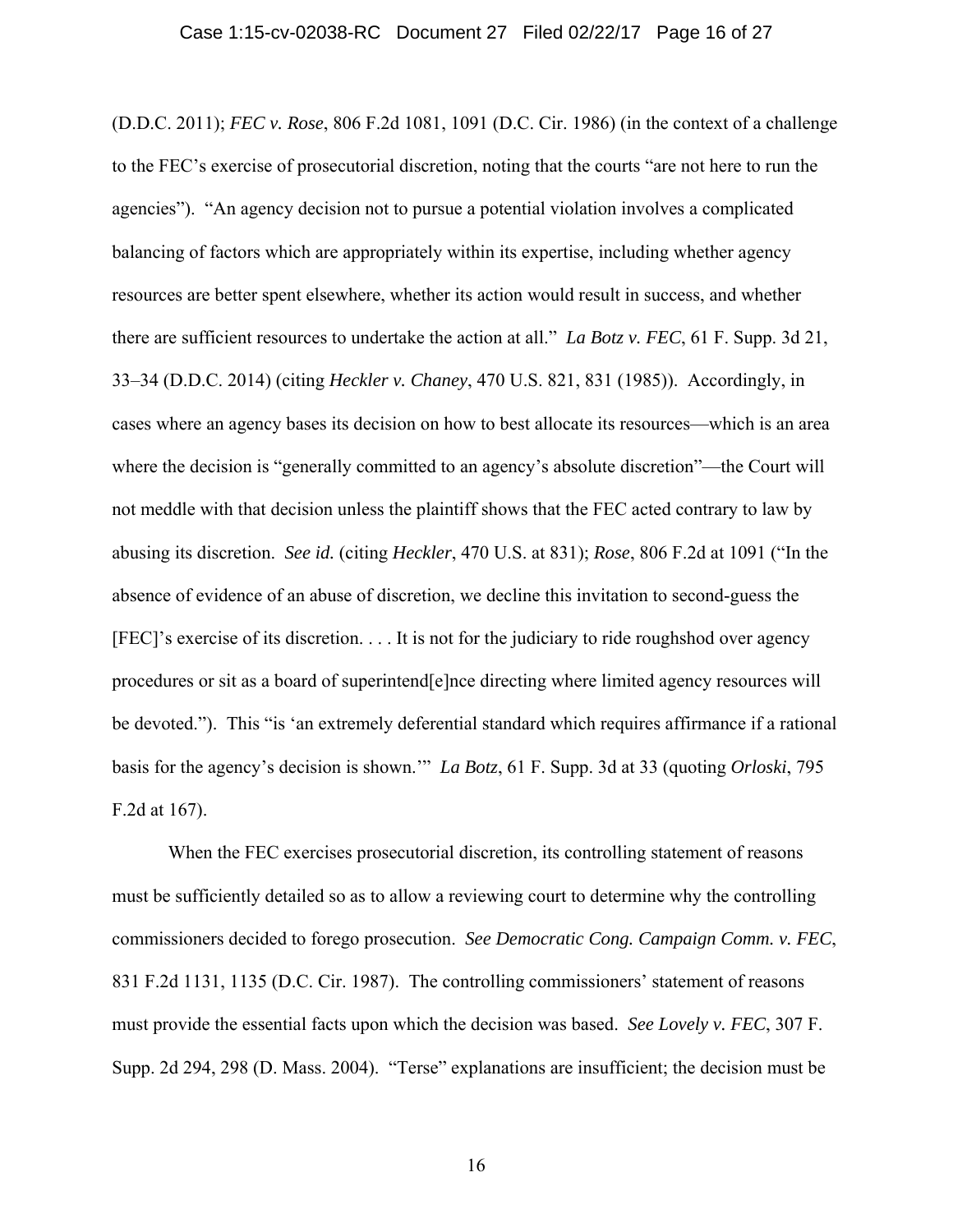reasoned. *Robertson v. FEC*, 45 F.3d 486, 493 (D.C. Cir. 1995). Although the statement of reasons need not be a model of clarity, neither the parties nor the court may conjure a post hoc rationale that is not contained in the controlling opinion. *See id.*; *Lovely*, 307 F. Supp. 2d at 298. If the decision relies on a departure from previous practice, it must "provide some opinion or analysis indicating that prior policies are being deliberately changed, not casually ignored."<sup>3</sup> *Common Cause v. FEC*, 676 F. Supp. 286, 292 (D.D.C. 1986) (citing *Greater Boston T.V. Corp. v. FCC*, 444 F.2d 841, 852 (D.C. Cir. 1970), *cert. denied*, 403 U.S. 923 (1971)).

#### **V. ANALYSIS**

CREW takes issue with the FEC's decision to dismiss the case against CHGO in three respects. *See* Pls.' Mot. Summ. J. at 33–34. First, CREW suggests that three different exceptions to the statute of limitations could have allowed further prosecution. *See* Pls.' Mot. Summ. J. at 34.Second, it argues that the purportedly "novel" legal issues were not novel at all. See Pls.' Mot. Summ. J. at 43–45. Finally, CREW argues that the FEC could have pursued remedies even against a defunct entity. *See* Pls.' Mot. Summ. J. at 39–43. Without suggesting that CREW is completely wrong, the FEC contends that, in light of much uncertainty surrounding the statute of limitations, political-committee issue, and ability to obtain a

 $\frac{1}{3}$ <sup>3</sup> CREW argues that the FEC should have articulated a reason for "departing" from past precedent because of a case where the FEC did seek enforcement "against a defunct group with few assets." *See* Pls.' Reply in Supp. Pls.' Mot. Summ. J. & Opp'n to Def.'s Cross-Mot. Summ. J. ("Pls.' Reply") at 37, ECF No. 22. CREW's argument fails for two reasons. First, in that case, the "few assets" that the defunct organization had were sufficient to cover the civil fine that the FEC imposed, even though the FEC would have liked to impose a higher fine. *See In re Taxpayer Network*, MUR 6413 (May 18, 2014), at 3, http://eqs.fec.gov/eqsdocsMUR/ 14044353947.pdf. Second, as CREW points out, "the analysis of whether an agency's actions were arbitrary and capricious is fact-specific and cannot be satisfied by pointing to the fact that an agency acted in the same way in another case." Pls.' Reply at 35. The exercise of prosecutorial discretion in a case with similar but distinguishable facts is not a "departure from past practice."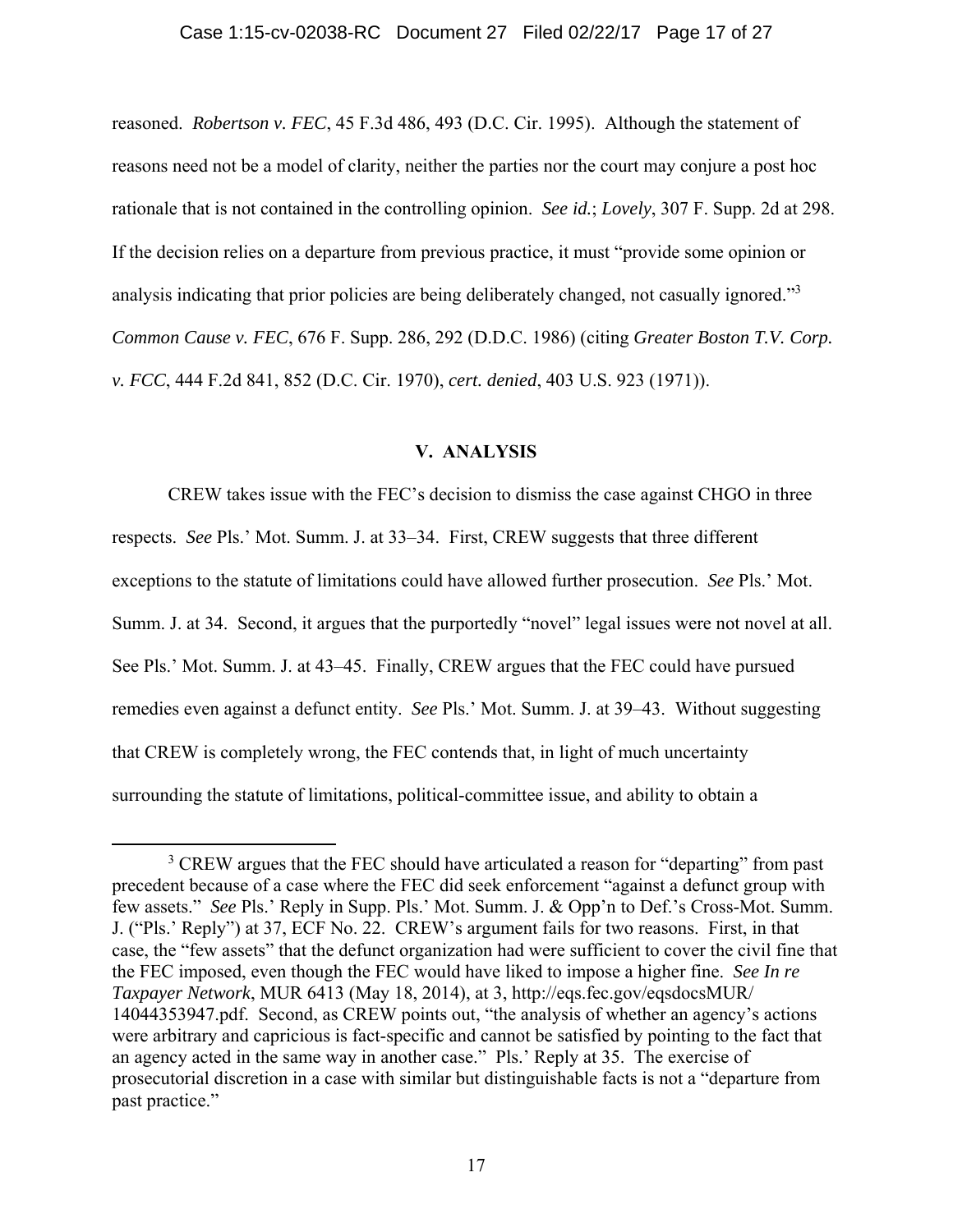### Case 1:15-cv-02038-RC Document 27 Filed 02/22/17 Page 18 of 27

meaningful remedy, the controlling commissioners rationally concluded that the litigation risk did not justify continued prosecution. Def.'s Mot. Summ. J. at 33. CREW responds that the FEC's decision to dismiss was arbitrary and capricious. *See* Pls.' Reply Supp. Pls.' Mot. Summ. J. & Opp'n Def.'s Cross-Mot. Summ. J. ("Pls.' Reply") at 33, ECF No. 22.

In dismissing the FEC's case against CHGO, the controlling commissioners made a series of choices all of which culminated in a decision to discontinue their prosecution. The FEC observed that the prosecution of the "obvious" violations was likely barred by the statute of limitations, exceptions notwithstanding. The remaining political-committee claim raised novel issues that the FEC did not have the time or briefing to decide, and in any case would not provide a surefire victory in court. And, even if there were not legal issues with prosecution, the defunct nature of the entity—along with the apparent lack of any officer that could conciliate with the FEC—made any remedy, financial or injunctive, extremely difficult. Taken together, the controlling commissioners concluded that the claim had become an academic exercise plagued with litigation risk and, therefore, not worth pursuing. Because their conclusion was rational, the Court will not disturb it. The Court will address the three bases for the FEC's conclusion in turn.

## **A. The Statute of Limitations**

The risk that the statute of limitations on the "obvious" expenditure-based violations had run was a major basis for the FEC's dismissal of the case against CHGO. CREW now argues that the FEC actually could have continued prosecuting CHGO because the statute of limitations does not bar equitable relief, is tolled during continuing violations, and is tolled by fraudulent concealment. *See* Pls.' Mot. Summ. J. at 34. The FEC responds that it was unclear whether any of these exceptions applied, and thus the controlling commissioners were rational in exercising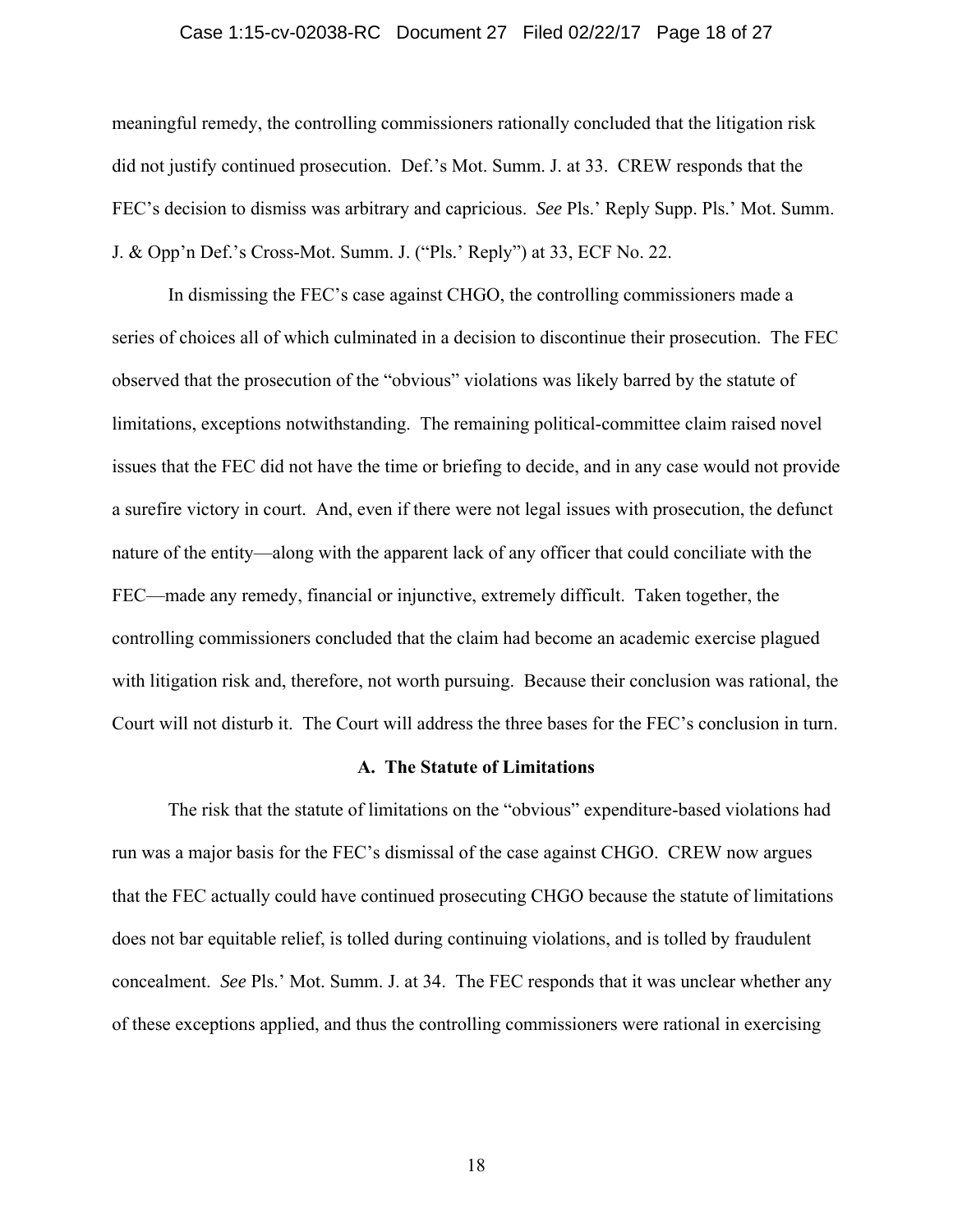### Case 1:15-cv-02038-RC Document 27 Filed 02/22/17 Page 19 of 27

the Commission's prosecutorial discretion. *See* Def.'s Mot. Summ. J. at 41–47. The Court determines only whether the FEC's conclusion had a rational basis.

The statute of limitations for FECA actions is five years. *See* 28 U.S.C. § 2462. Because the DCCC's administrative complaint was filed in October 2010, the face of the statute of limitations suggested that the expenditure-based claims were time-barred, at the latest, in October 2015, shortly before the FEC issued its SOR. *See* J.A. 1, 1520. However, three relevant exceptions may apply to this rule. First, in cases where there is a significant risk of future harm, the law may allow the FEC to grant equitable relief notwithstanding the expiration of the statute of limitations. *See FEC v. Christian Coal.*, 965 F. Supp. 66, 71 (D.D.C. 1997); *FEC v. Nat'l Right to Work Comm., Inc.*, 916 F. Supp. 10, 15 (D.D.C. 1996) ("Injunctive relief will not be granted against something merely feared as liable to occur at some indefinite time" (quotation marks omitted)) (quoting *Wisconsin Gas Co. v. FERC*, 758 F.2d 669 (D.C. Cir. 1985)). However, both parties agree that there is a split of authority on whether the FEC actually retains this power under the statute, and CREW does not cite to any binding authority definitively supporting the existence of such an exception. *See* Def.'s Mot. Summ. J. at 47; Pl's Reply at 16. Without determining which side of the split is more persuasive, it is clear that litigation risk abounds in pursuing this theory.

Second, the statute of limitations may be tolled during periods of "continuing violations" of unlawful activity. *See Earle v. District of Columbia*, 707 F.3d 299, 306 (D.C. Cir. 2012). The continuing violations doctrine applies in two circumstances. Most commonly, it applies when "a violation did not become clear until it was repeated during the limitations period, typically because it is only its cumulative impact . . . that reveals its illegality." *Id.* (quoting *Taylor v. FDIC*, 132 F.3d 753, 765 (D.C.Cir.1997)). The doctrine also applies in cases where "the text of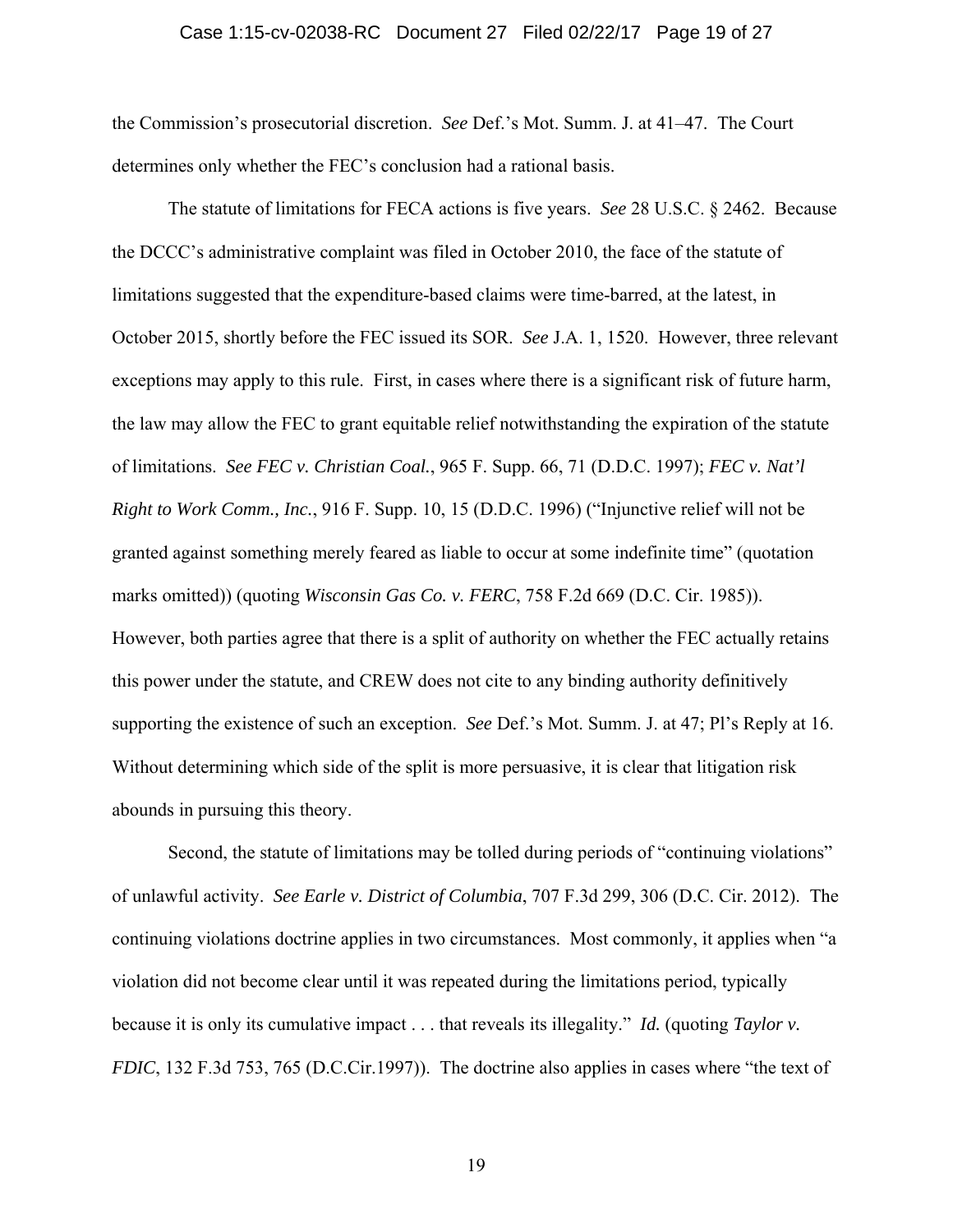### Case 1:15-cv-02038-RC Document 27 Filed 02/22/17 Page 20 of 27

the pertinent law imposes a continuing obligation to act or refrain from acting," which is a question of statutory construction. *Id.* at 307. For example, in *CityFed Financial Corporation v. Office of Thrift Supervision*, a court in this district found a continuing violation where an entity failed to maintain the required capital amount every day. 919 F. Supp. 1, 6 (D.D.C. 1994). CREW contends that this former exception applies, because FECA imposes a "continuing obligation" to disclose the identities of donors, but does not cite to any cases applying the doctrine to FECA in such a manner, nor to the text of FECA itself. *See* Pls.' Mot. Summ. J. at 39. In fact, although FECA does requires periodic filing of information, no section cited by either party appears to impose a continuous reporting requirement. *See, e.g.*, 52 U.S.C. § 30104(a)(1) (imposing specific filing requirements for political committees' disclosures). Accordingly, pursuing a case pursuant to this theory is also fraught with risk.

Third, the statute of limitations may be tolled when a defendant fraudulently conceals its wrongdoing through deception that is separate from the wrongful act itself. *See Sprint Commc'ns Co., L.P. v. FCC*, 76 F.3d 1221, 1226 (D.C. Cir. 1996). However, the exception does not apply in cases where the plaintiff discovered or, with due diligence, should have discovered the injury that is the basis of the action. *Id.* Generally, if a party discloses information to the FEC sufficient to show the alleged injury, the FEC "should have" discovered the injury. *See FEC v. Williams*, 104 F.3d 237, 241 (9th Cir. 1996). Therefore, this theory too presents significant barriers to success.

Taken together, the FEC had a rational basis to conclude that, on its face, the applicable statute of limitations had run on the "obvious" expenditure claims and any legal arguments to the contrary faced significant litigation risk. No theory presented by CREW is close to watertight. Regardless of whether the FEC could have potentially sought equitable relief outside the statute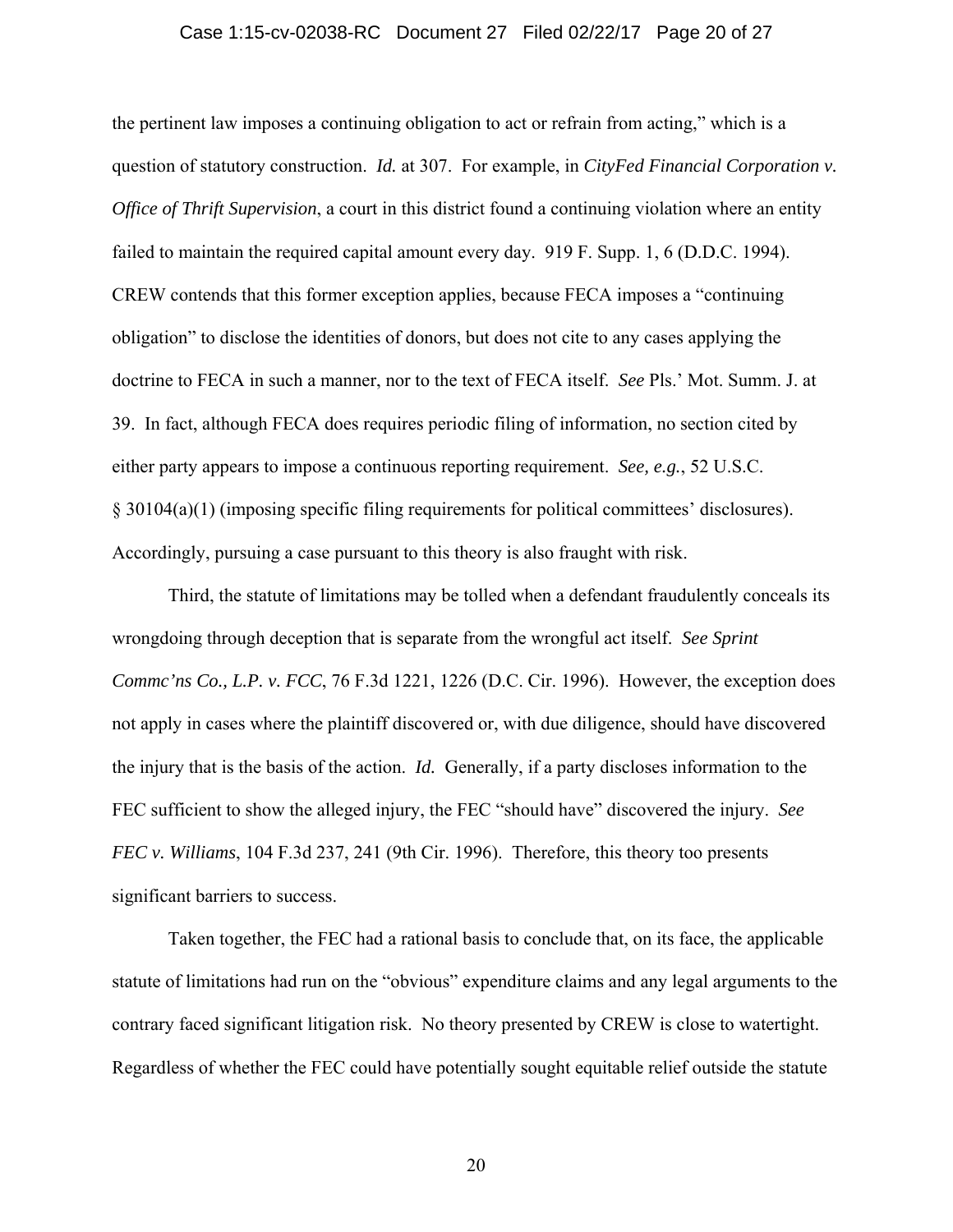### Case 1:15-cv-02038-RC Document 27 Filed 02/22/17 Page 21 of 27

of limitations, the controlling commissioners were reasonable in concluding that it was not worth the litigation risk to pursue charges in this case. This is particularly true given that injunctive remedies would be moot, given CHGO's defunct status, and pursuing financial remedies would face significant litigation risks as well. Even putting these issues to the side, the controlling commissioners almost certainly could not have found a significant risk of future harm by CHGO as required by *Christian Coalition*, because CHGO was defunct at the time of the decision. *See*  J.A. 1519.

The FEC was also rational in finding litigation risk with the continuing violation theory. Plaintiffs could cite to no precedent suggesting that the reporting requirements are continuous and the text of FECA does not clearly establish that entities have a continuous obligation to report information. If it did, it seems the statute of limitations would be largely irrelevant in cases of alleged non-disclosure or failure-to-register.4

Finally, the FEC would have had to engage in fact-intensive litigation to prove that it, with reasonable diligence, was unable to discover the basis for the alleged injuries caused by CHGO. Given that the DCCC and CREW filed administrative complaints alleging that CHGO had engaged in the very expenditure-based actions at issue before the Court, the FEC had a rational basis for concluding that the litigation risk associated with pursuing the action was high. Accordingly, the controlling commissioners did not abuse their discretion because they had a rational basis to conclude that the litigation risk associated with pursuing a claim in light of the statute of limitations outweighed the benefit of continued prosecution.

 $\overline{4}$ <sup>4</sup> Of course, the Court need not resolve this legal issue to determine that the FEC had a rational basis for not proceeding.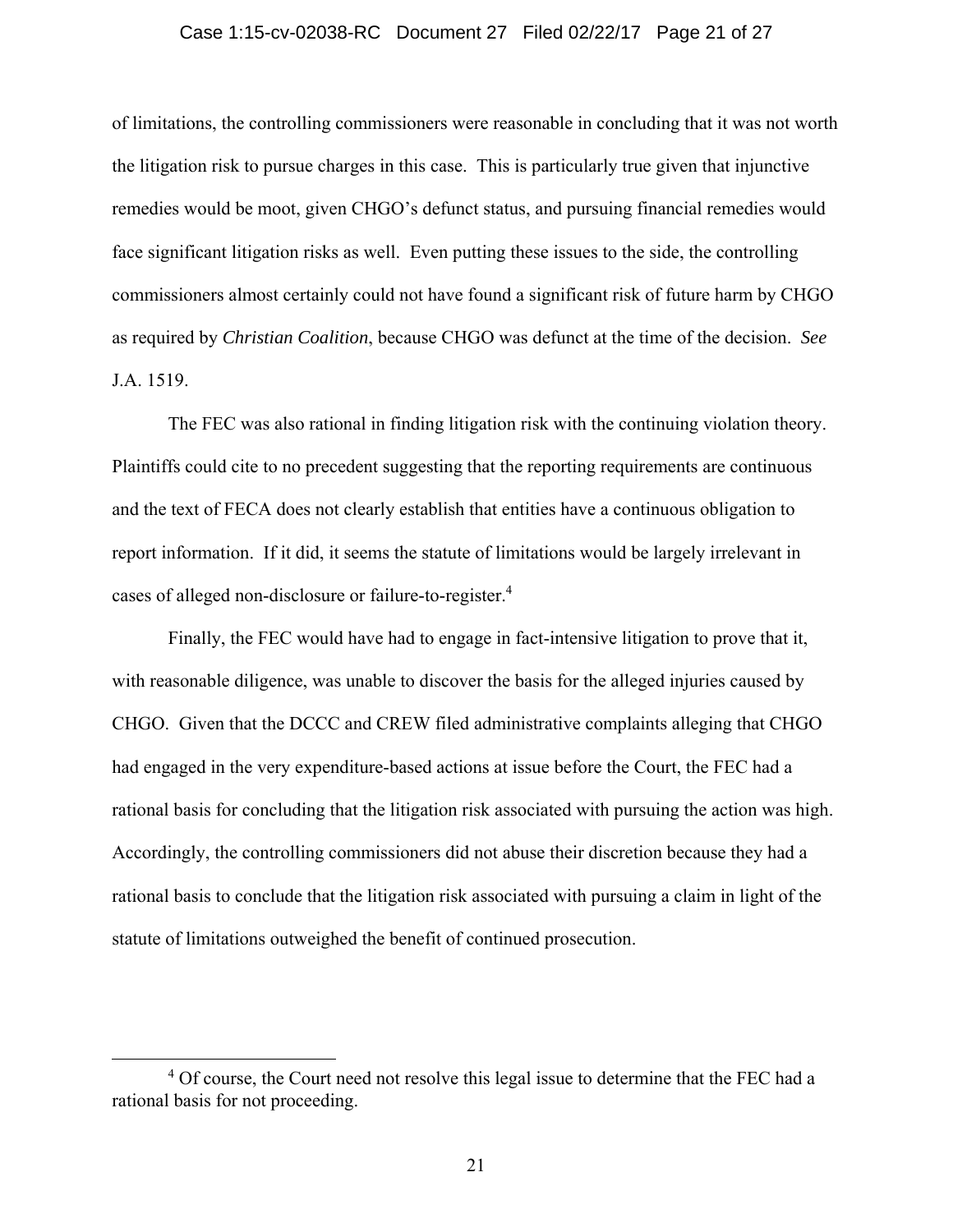## **B. The "Novel Legal Issues" Surrounding Political Committees**

The FEC also dismissed the case against CHGO because the political-committee issue presented "novel legal issues" that the committee did not have the time or briefing to decide. J.A. 1519. Those issues included whether vendor commissions or other general payments to officers and directors count toward express-advocacy expenditures. CREW concedes that if the FEC excludes all vendor payments from its "political activity" total but includes it in its disbursement total, then the amount of money spent on political activity would be less than 50% of CHGO's total expenditures. Pls.' Reply at 31. The controlling commissioners took no stance on the matter, but concluded that the litigation risk justified non-prosecution. *See* J.A. 1519. CREW contends that the law was so clear on the matter that the FEC abused its discretion by concluding that the issues were novel. *See* Pls.' Mot. Summ. J. at 43–45. In support of its argument, CREW cites to OGC's report which stated that the political-committee violation was "obvious," and in reply cites to a 2016 case from this district, *CREW v. FEC*, No. 14-cv-01419 (CRC), 2016 WL 5107018 (D.D.C. Sept. 19, 2016). *See* Pls.' Mot. Summ. J. at 44 & n.24.

As noted above, FECA's rules governing political committees apply only to "organizations that are under the control of a candidate or the major purpose of which is the nomination or election of a candidate." *Buckley*, 424 U.S. at 79. To determine such a "major purpose," the FEC applies a case-by-case analysis, *see* Political Comm. Status, 72 Fed. Reg. 5595, 5601 (Feb. 7, 2007), but has suggested that "40% of spending does not clearly signify a major purpose," instead requiring that an organization spend at least 50% of its resources on express advocacy, *see CREW*, 2016 WL 5107018, at \*12 (internal quotation marks omitted). "A reasonable application of a 50%-plus rule" is likely not an abuse of discretion. *See CREW*, 2016 WL 5107018, at \*12. It is unclear which expenses can rationally be categorized as express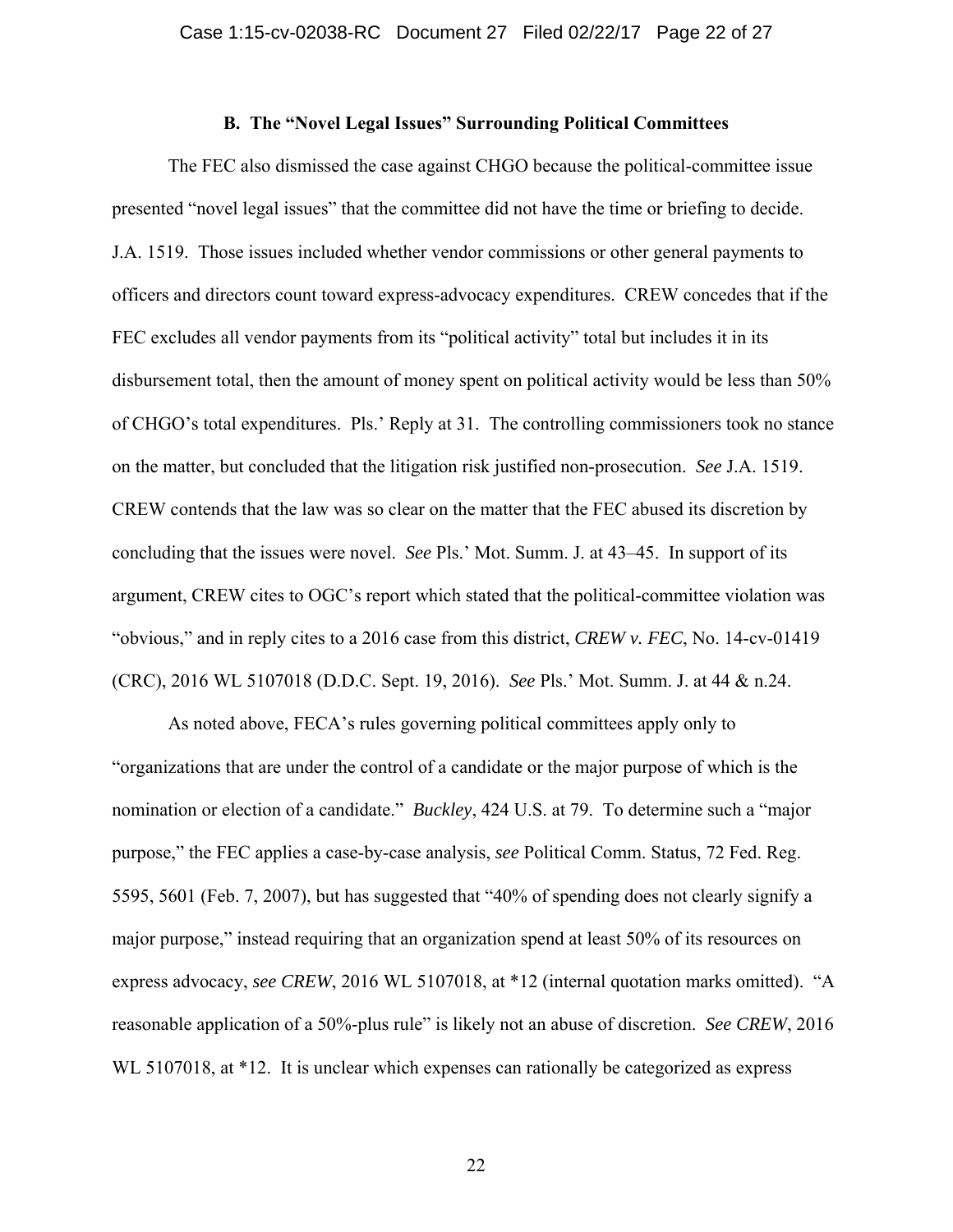### Case 1:15-cv-02038-RC Document 27 Filed 02/22/17 Page 23 of 27

advocacy, but the court in *CREW* recently held that excluding "*all* non-express advocacy speech" from consideration in determining an organization's major purpose was contrary to law. *Id.* at \*10. However, that court did not establish a bright-line rule "declar[ing] contrary to law *any*  approach taken by the FEC that does not assess political committee status by considering *all*  electioneering communications." *Id.* at \*11. Notably, this case was decided after the FEC's decision to dismiss, and even during the pendency of this lawsuit, CREW conceded that the scope of the "major purpose test" was the subject of litigation in other cases. *See* Pls.' Mot. Summ. J. at 44 n.24. Neither side has cited to any specific case dealing with the categorization of vendor payments or other general payouts to executives. *See* Pls.' Reply at 31–33.

The FEC had a rational basis for concluding that "novel legal issues" existed in this case, and that resolving them in this forum would have been a "pyrrhic" exercise fraught with litigation risk. CREW does not cite to any authority that definitively resolves how to treat vendor commissions, and relies on factually categorizing certain "vendor fees" as expenses related to political activity to reach its conclusion. *See* Pls.' Reply at 31–33. In fact, the only case that CREW cited was decided well after the FEC dismissed the case against CHGO. Regardless of whether the controlling commissioners were ultimately wrong in light of the 2016 case, the litigation risk existed at the time they decided to dismiss. But even if it had been decided before, the case did not draw any bright-line rules about how to calculate spending. *CREW*, 2016 WL 5107018, at \*12. Nor does OGC's characterization of the violations as "obvious" make the FEC any less rational. FECA squarely allocates prosecutorial authority to the FEC; OGC is merely its investigative arm, and in this case, the controlling commissioners disagreed with OGC. *See* 52 U.S.C. § 30106(a)–(f). Although, as the FEC concedes, *see* Def.'s Reply Supp. Def.'s Mot. Summ. J. at 22, ECF No. 24, the controlling commissioners may well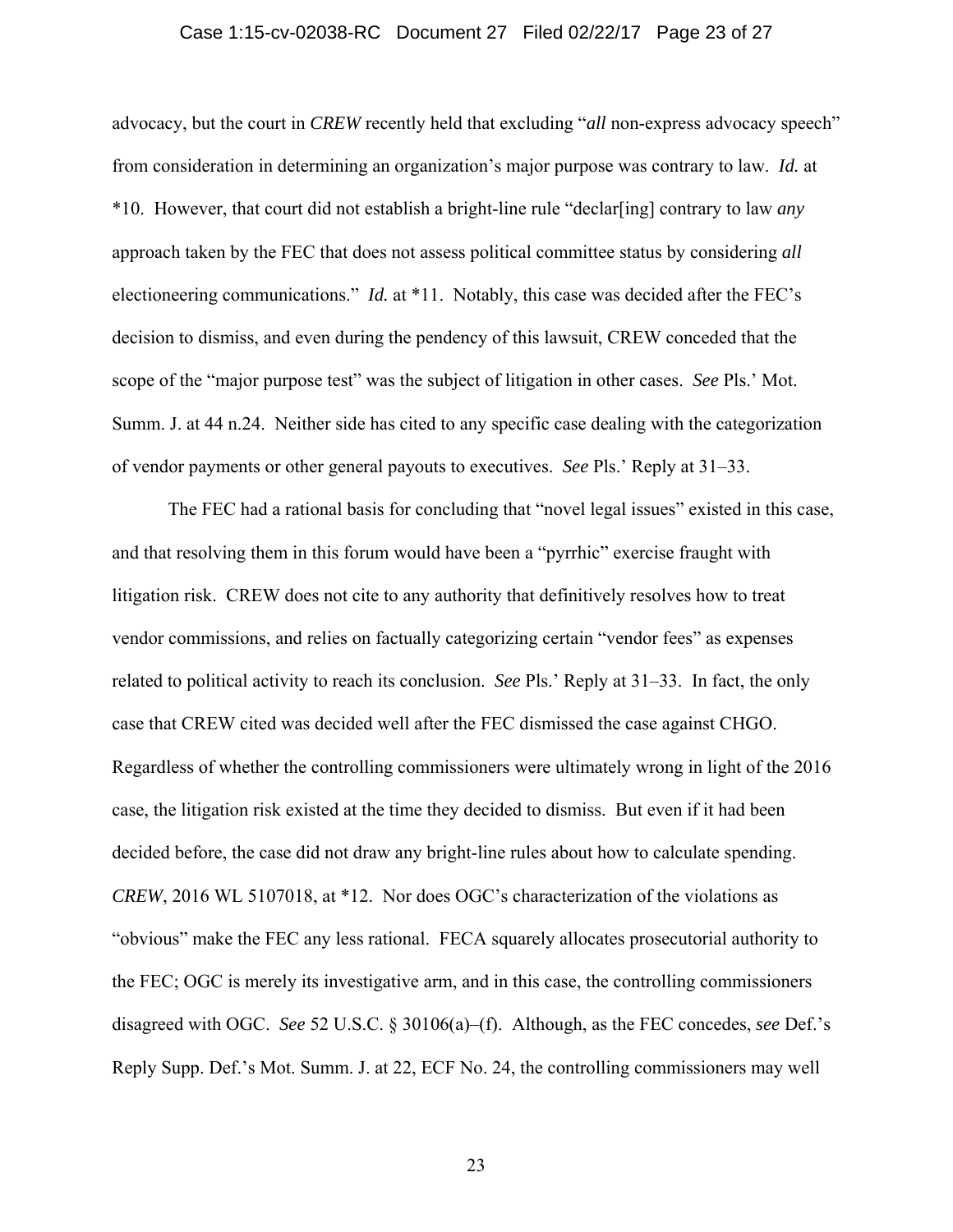### Case 1:15-cv-02038-RC Document 27 Filed 02/22/17 Page 24 of 27

have agreed with CREW's interpretation, it was rational for them to conclude that continued prosecution was unjustified in light of the litigation risk that the "novel" issues presented. Thus, it was not an abuse of discretion for the controlling commissioners to conclude that dismissal was justified, particularly in light of the numerous other problems with the case.

## **C. Logistical and Remedial Problems Associated with Prosecuting a Defunct Entity**

The Court next addresses whether the FEC's reliance on the defunct nature of CHGO was rational. The FEC contends that the controlling commissioners rationally concluded that the defunct nature of CHGO would make prosecution and meaningful remediation difficult. *See*  Def.'s Mot. Summ. J. at 33–39. CREW responds that the FEC could have sought remedies from CHGO's founders even after dissolution. *See* Pls.' Reply 34–40.

As noted above, the Court will only disturb the FEC's decision not to prosecute if the challenging party shows an abuse of discretion. *Rose*, 806 F.2d at 1091. The agency is afforded such discretion because the decision to pursue an allegation involves "a complicated balancing of [] factors" including whether agency resources are better spent elsewhere and the agency's likelihood of success. *Chaney*, 470 U.S. at 831. The weighing of those factors is squarely within the agency's expertise. *See id.* at 831–32. "[I]t is not [the] Court's place to direct the Commission how to expend its resources, and it is certainly not the plaintiffs'." *Akins v. FEC*, 736 F. Supp. 2d 9, 22 (D.D.C. 2010). In *Nader v. FEC*, the plaintiff claimed that the FEC abused its discretion in declining to prosecute several groups that, by the FEC's own admission "may have engaged in political activity that would have obligated them to register as political committees." 823 F. Supp. 2d at 65. The FEC "concluded that each [group] was either defunct or had ceased operations, and that in those circumstances its prosecutorial discretion should be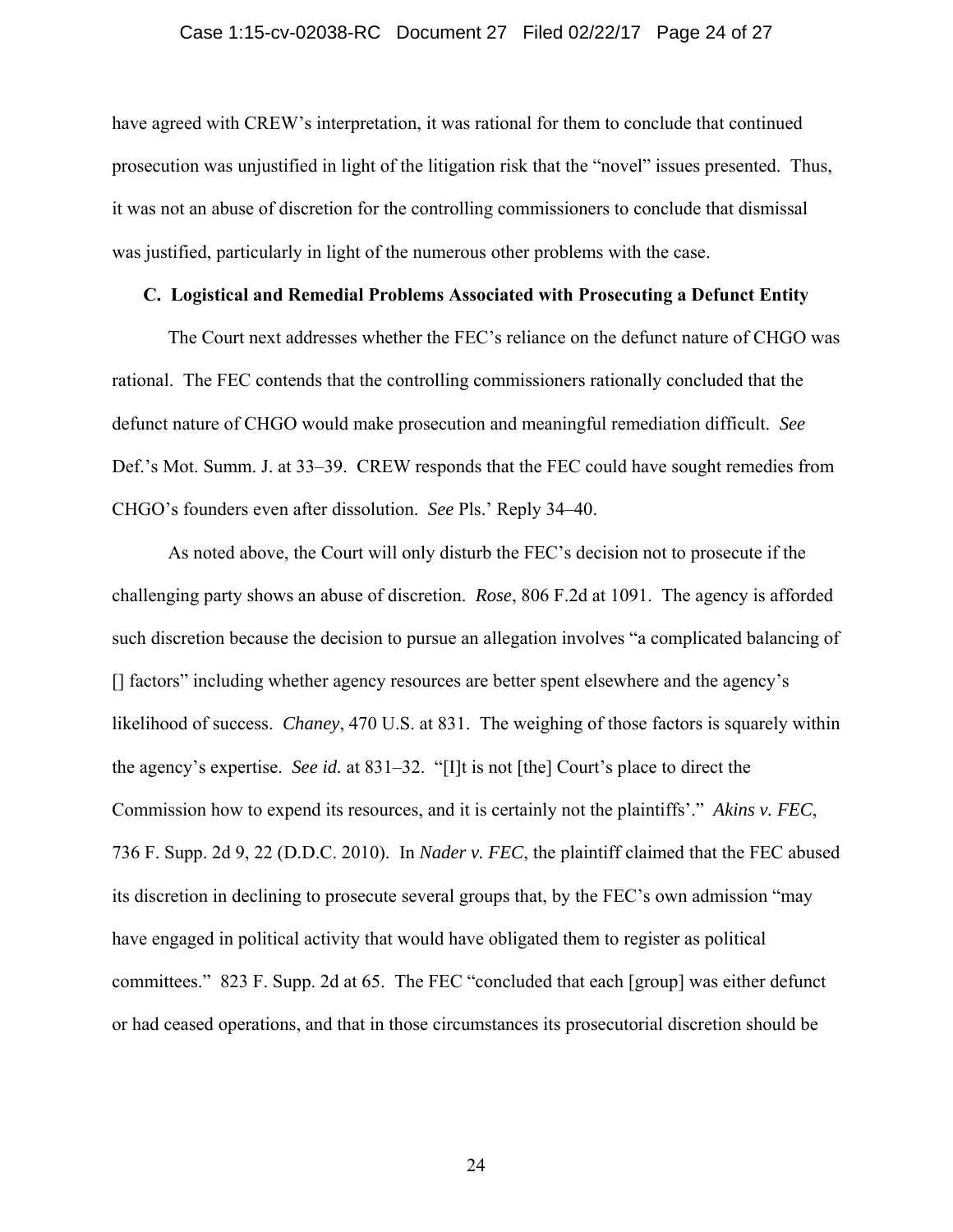exercised to dismiss the allegations as to those groups."<sup>5</sup> *Id*. The court found that this decision was "not contrary to law, and represent[ed] a reasonable exercise of the agency's considerable prosecutorial discretion." *Id.*

The controlling commissioners, who favored finding expenditure-based violations just months before, reasoned that enforcement had become an "academic exercise" after "it became apparent that CHGO was a defunct organization" with no money, no officers, and no directors.<sup>6</sup> J.A. 1516. Although the FEC did not completely rule out the possibility of proceeding on these grounds, it concluded that the "case did not warrant the further use of commission resources" and that any victory would be "pyrrhic." J.A. 1516.Citing *Heckler* and past administrative cases, the FEC determined that "the most prudent course was to close the file consistent with the

<sup>6</sup> CREW's argument that the FEC could get around these enforcement difficulties by "simply releasing the identities of CHGO's contributors," *see* Pls.' Reply at 39, ignores the significant First Amendment challenges that this circuit has recognized in cases of FEC disclosure of its investigatory materials. *See Am. Fed'n of Labor & Cong. of Indus. Organizations v. FEC*, 333 F.3d 168, 178–79 (D.C. Cir. 2003). Without a finding that CHGO was a political committee, the FEC's release of such information could very well be unconstitutional. *See id.* at 178 (finding that a policy whereby the FEC released its investigatory material gave "parties a large potential 'bonus' for filing a complaint because even if their allegations of wrongdoing are rejected, they may still obtain access to thousands of pages of their opponents' internal strategic information' and that without careful tailoring, disclosure creates "serious constitutional difficulties"). The Court need not resolve whether release in this case would violate the First Amendment. It suffices to say that the FEC would expose itself to serious legal challenges if it were to release donor information prior to a finding that CHGO was a political committee. A request for such names pursuant to the Freedom of Information Act may require the FEC to grapple with these "novel" issues.

 $\frac{1}{5}$  CREW's attempt to distinguish the facts of *Nader* from those here is unconvincing. Although it is true that the *Nader* court considered "stale witness memories" and other practical difficulties that the passage of time would create for the FEC, *see* 823 F. Supp. 2d at 65, the Court separately emphasized the defunct nature of the potential prosecutorial target. That court credited the FEC's assertion that prosecution would be "hampered" by the fact that the organization was "essentially [] defunct," despite the plaintiff's claim that the FEC was "exaggerating the difficulty of investigating these defunct organizations." *See id.* The Court concluded that "the FEC [was] in a better position to evaluate its own resources and the probability of investigatory difficulties than [the plaintiff]," which supported the FEC's dismissal on the basis that the organizations were "either defunct or had ceased operations." *See id.*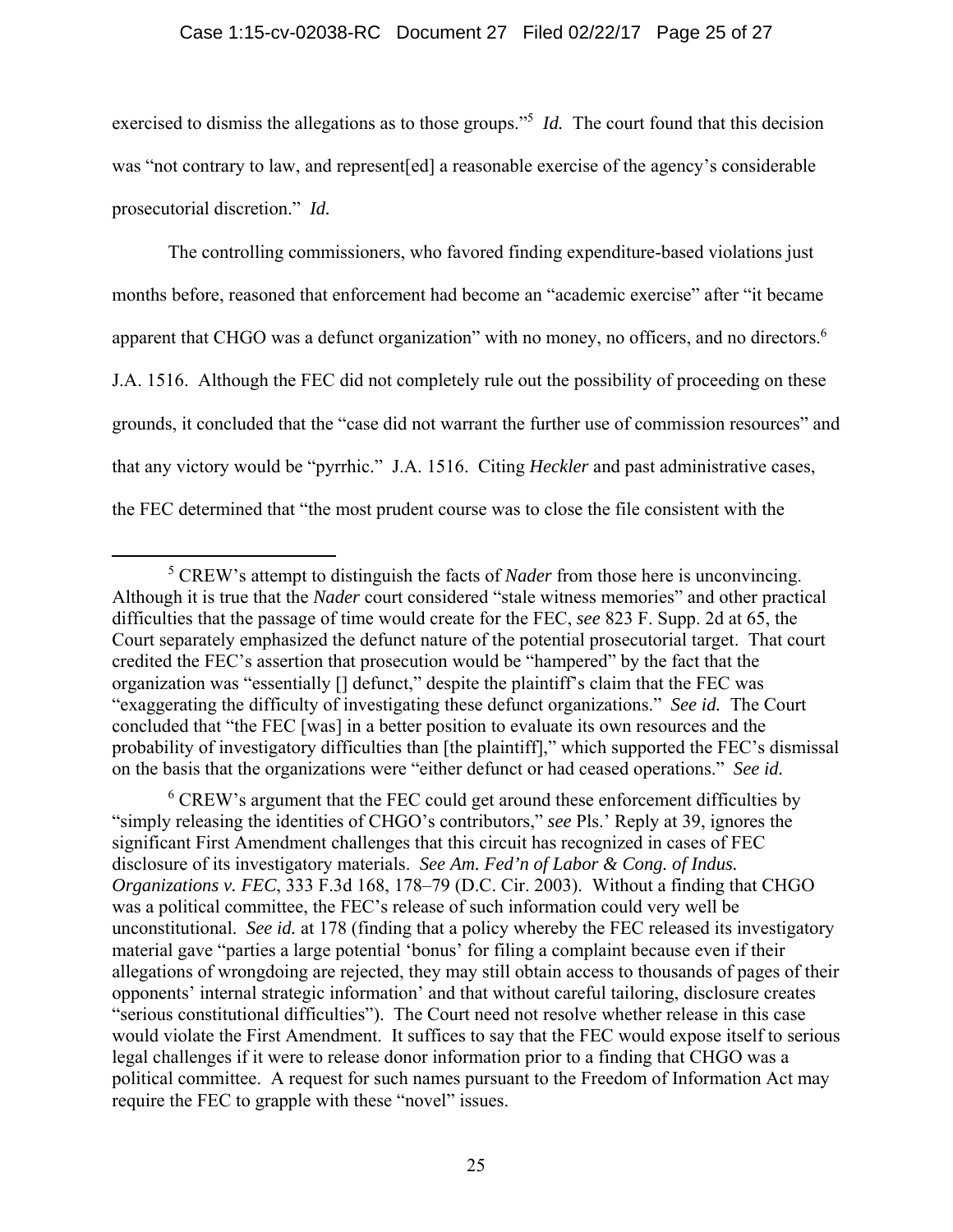### Case 1:15-cv-02038-RC Document 27 Filed 02/22/17 Page 26 of 27

Commission's exercise of discretion in similar matters." *Id.* at 1519. It does not matter—as CREW suggests—that the FEC *could* have obtained a remedy. Like in *Nader*, the FEC's conclusion that CHGO had become a defunct organization supports its exercise of discretion beyond the highly deferential standard the Court uses here. It was rational for the FEC to have concluded that pursuing further proceedings, beginning with conciliation, would have been extremely difficult on the Commission, and that any resolution it could have ultimately obtained would have been worth less than the effort that it would have needed to put forward. This is in line with common sense; the FEC has limited resources, and may have little interest in punishing a group that it knows is unlikely to violate FECA again and possibly could not defray the costs of litigation through the payment of a fine. That cost–benefit analysis is more than enough to survive under the abuse of discretion standard. Although Plaintiffs may have chosen a different path were they in charge of the agency, neither they nor the Court are in a position to secondguess the FEC's exercise of discretion here. Simply put, "[w]e are not here to run the agencies." *Rose*, 806 F.2d at 1091. Accordingly, the Court finds that the FEC was rational in its reasoning regarding the defunct nature of CHGO.

\* \* \*

Taken together, the FEC acted rationally in dismissing the case against CHGO. Its three stated considerations—the statute of limitations, the novelty of the issues surrounding whether CHGO was a political committee, and the difficulty of prosecuting and obtaining meaningful remedies from a defunct organization—inform whether the litigation risk made the case worth pursuing, and accordingly whether the FEC abused its discretion. The FEC rationally saw the path to successful prosecution as fraught with litigation risk. Based on the face of the statute of limitations, the "obvious" violations of FECA became time-barred before the decision, and no